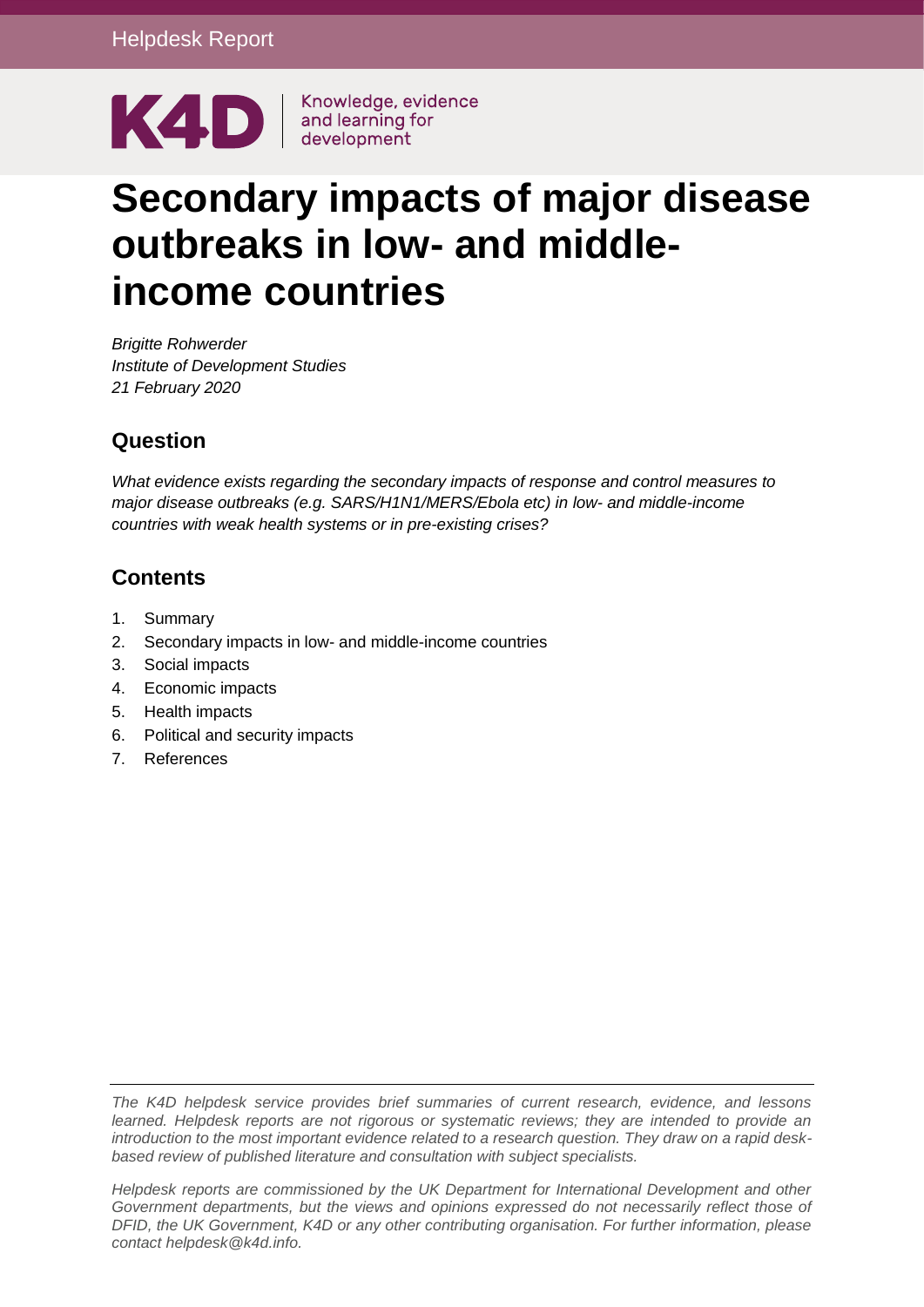# <span id="page-1-0"></span>**1. Summary**

Major infectious disease outbreaks in low-and middle-income countries can have serious longlasting impacts that go beyond the direct impact of the disease, to include secondary social, economic, health and political impacts. These impacts can result from response and control measures such as quarantines, travel restrictions, and social distancing, and can be short or longer term.

However, a review of available literature of major cholera and Ebola outbreaks since 2010 found that not much literature has focused on their secondary impacts (Lamoure & Juillard, 2020). More research is needed into the wider social, economic and political impact of major infectious disease outbreaks and the national and international responses to them (Calnan et al, 2018, p. 407). Much of the available evidence on the secondary impacts of response and control measures to major disease outbreaks in low- and middle-income countries focuses on the Ebola outbreaks in West Africa, and to a slightly lesser extent, the Democratic Republic of Congo. As not all major infectious disease outbreaks are the same (they may have different transmission mechanisms, latency, and mortality rates), the secondary impacts of another kind of disease may differ (Gatiso et al 2018, p. 2).

The available evidence regarding the secondary impacts of response and control measures to major disease outbreaks in low- and middle-income countries finds that they include:

#### **Social impacts**:

- Major infectious disease outbreaks can have a negative impact on social cohesion due to fear of contagion, breakdown of trust, and changes in behaviour that erode the social fabric of families and communities. Scapegoating of certain social groups such as ethnic minorities can also occur. The negative effects on social cohesion may be long lasting.
- Survivors, their families, healthcare workers, and others associated with the disease can experience stigmatisation, contributing to their social exclusion and economic marginalisation. This stigma can last long after the disease outbreak has ended.
- Education is negatively affected due to school closures or parents' reluctance to send their children to school due to fear of contagion. Months of schooling may be lost, and some children may find it hard to reenrol after the crisis has passed. Investment in the education system may be diverted to the response.
- Children can lose their primary caregivers (due to death, abandonment, or lack of measures put in place if their caregivers need medical care) and reduced caregiver supervision leaves them vulnerable to violence, exploitation and abuse. Teenage girls may need to take on additional caring responsibilities and may be vulnerable to engaging in transactional sex due to their family's financial situation. Children's births may not be registered.
- Women's social duties can make them more vulnerable to contracting disease. Their livelihoods may suffer due to time spent on caring duties or if the sectors they are concentrated in are hardest hit by the disease outbreak and its response. They may face increased sexual and gender-based violence.
- Response measures, such as quarantines, can have a disproportionate impact on the elderly, the poor, and people with chronic illness or disabilities.
- Existing aid programmes face new and sudden safety, security and access challenges. Trade-offs occur between the urgency of response and need to support long-term development. Existing funds and focus may be diverted to the response.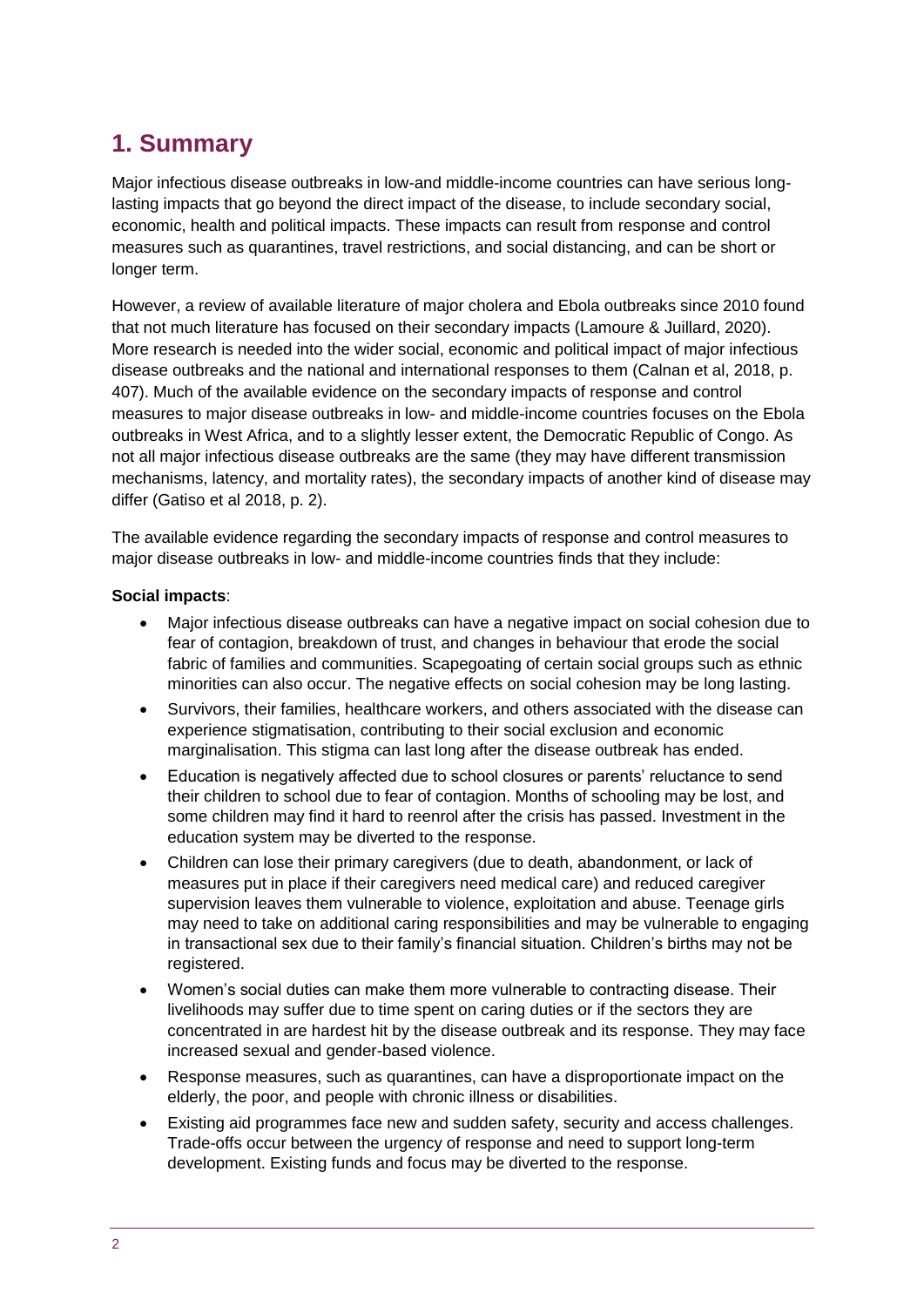Other social impacts include population displacement, human rights violations, and the cancellation of events.

#### **Economic impacts**:

- Economies and livelihoods are negatively affected by major infectious disease outbreaks, in both the short term and in the longer term after the crisis has ended.
- The immediate costs of the response can be high, and the fiscal stresses caused by these increased expenditures can be exacerbated by diminished tax revenues.
- Economic growth can decline as a result of major infectious disease outbreaks and the response. Fear-induced behaviour changes, such as avoiding workplaces and markets, causes economic disruption. The labour force can be reduced by sickness and mortality, and fear of associating with others. Quarantines, travel restrictions, bans, and the closure of markets and borders can disrupt trade and livelihoods.
- Some sectors may be particularly hard hit. Tourism is vulnerable to downturns during major infectious disease outbreaks, due to fears of contagion. This can extend to a whole region rather than just the affected countries. Agriculture was badly hit during the West African Ebola crisis due to the loss of labour and markets.
- The aid response has an impact on the local economy, raising prices and providing employment. This can cause resentment among those who miss out.
- Household incomes can decrease as a result the loss of wage earners to death, quarantine, or sickness, and the additional expense they may have in relation to healthcare. Their coping strategies can reduce future income opportunities and increase vulnerability to future shocks. Poorer households are especially affected as they have limited means to cope.

#### **Secondary health impacts**:

- Fragile health systems struggle to cope with regular health issues during major infectious disease outbreaks due to the diversion or depletion of funds, resources, and personnel from routine healthcare. Travel restrictions, infection control measures, fear, or a decrease in trust can stop people accessing health care facilities.
- This can lead to additional deaths from causes other than the disease, a decrease in routine childhood vaccinations, and a decline in maternal health services.
- The response can also put the future of existing health systems under strain. It takes time for the system to recover and return to normal once the outbreak has ended.
- The availability of healthcare workers and their ability to provide care decreases during major infectious disease outbreaks as a result of illness, deaths, and fear-driven absenteeism.
- The trauma of major disease outbreaks and the response measures can result in increased mental health problems, which can persist years after the epidemic has ended.
- Responses to major infectious disease outbreaks can disrupt livelihoods and food supplies, leading to malnutrition.
- Infectious diseases and the response can generate large amounts of waste.

#### **Political and security impacts**:

- Major infectious disease outbreaks can increase existing political stresses and tensions.
- Diseases that are sudden and acute, rather than chronic, that have a greater risk of death, and that lack clear scientific or medical knowledge and effective treatment options, are more likely to result in instability.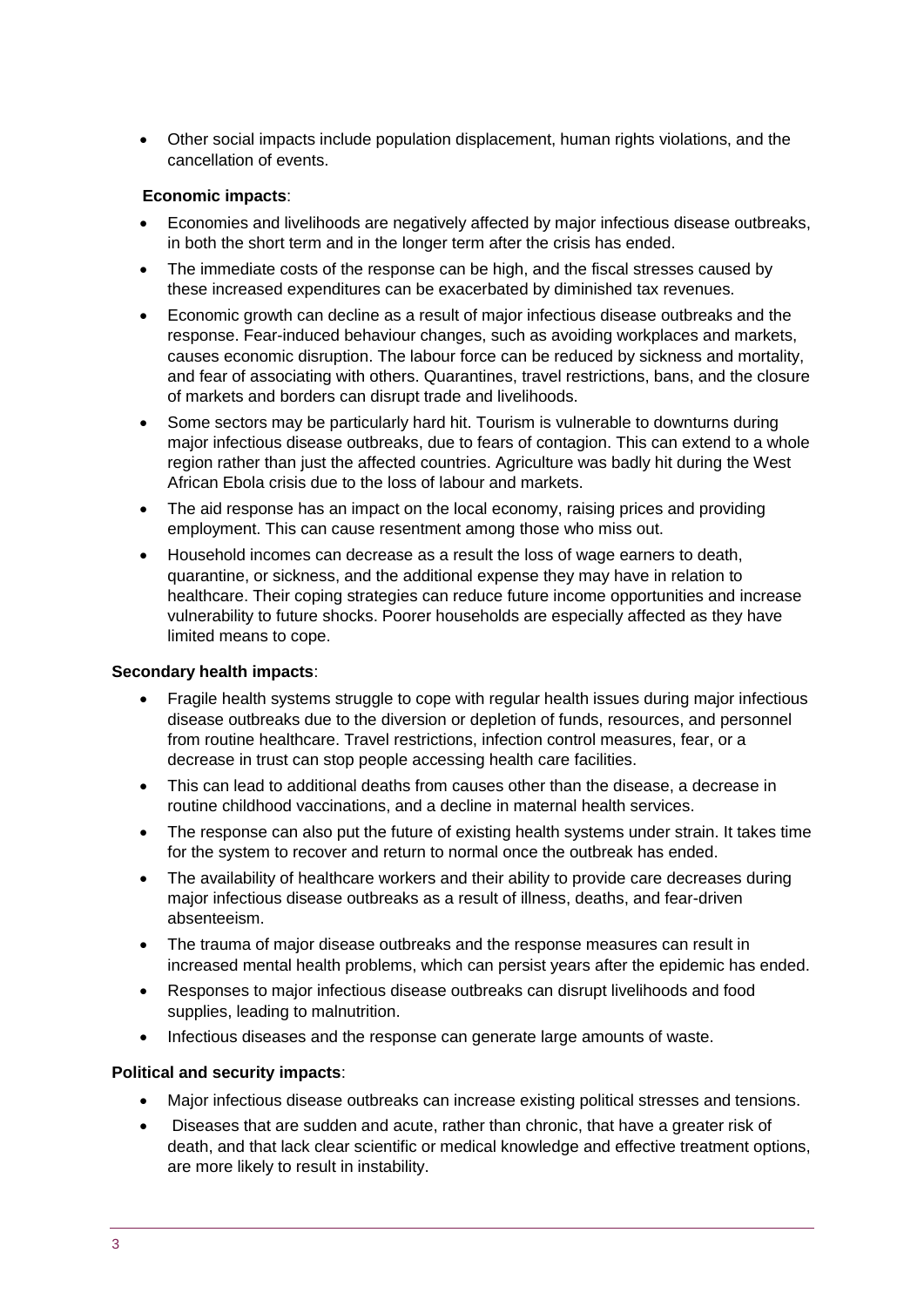- Coercive outbreak responses can lead to protests, violence, and tensions between the state and citizens, especially when trust in the state was already low.
- During the West African Ebola outbreak, civil violence was more likely in the early stages of the outbreak, although the crisis was not as destabilising as initially expected.
- The situation may be politicised and used for political gain.
- Major disease outbreaks can lead to decreased trust in state institutions.
- If security forces are affected, this may affect the country's ability to manage instability. The effect on armed groups also needs to be considered.

A second companion paper (Kelly, 2020) looks at lessons learned from responses to these secondary impacts. These include intersectoral responses and co-ordination between NGOs and national governments, the importance of health systems strengthening, and cultural awareness to mitigate against stigma and the marginalisation of specific groups.

## <span id="page-3-0"></span>**2. Secondary impacts in low- and middle-income countries**

Major infectious disease outbreaks have occurred throughout history and appear to be increasing in frequency (Madhav et al, 2018, p. 316). Low- and middle-income countries are especially at risk, particularly as gaps may exist in relation to outbreak detection and response systems, such as the 'timely detection of disease, availability of basic care, tracing of contacts, quarantine and isolation procedures, and preparedness outside the health sector' (Madhav et al, 2018, p. 315). Countries affected by political instability, weak public administration, and inadequate resources for public health are also likely to be poorly prepared for major infectious disease outbreaks (Madhav et al, 2018, p. 320).

While major infectious disease outbreaks are generally seen as public health emergencies, they often have serious secondary impacts and 'cause significant economic, social, and political disruption' (Madhav et al, 2018, p. 315; Lamoure & Juillard, 2020, p. 3).The negative impacts are 'particularly profound in fragile and vulnerable settings, where poverty, poor governance, weak health systems, lack of trust in health services, specific cultural and religious aspects and sometimes ongoing armed conflict greatly complicate outbreak preparedness and response' (WEF, 2019, p. 3).

Survivors of Ebola in Guinea indicated that the 'the social and economic implications of experiencing the virus were as important as the implications for physical health' (Calnan et al, 2018, p. 405).

## <span id="page-3-1"></span>**3. Social impacts**

#### **Social cohesion**

Major disease outbreaks can have an impact on social cohesion (Lamoure & Juillard, 2020, p. 25; Calnan et al, 2018, p. 407). During the different Ebola crises for example, fear of contagion led people to stop shaking hands, to keep their distance from each other, to stop visiting others, and to limit their attendance at funerals (Alcayna-Stevens, 2018, p. 43; Lamoure & Juillard, 2020, p. 25; Santos & Novelli, 2017, p. 12). This led to people feeling afraid and isolated and to a deterioration in relationships and social cohesion (Alcayna-Stevens, 2018, p. 43; Santos & Novelli, 2017, p. 12). Advice to prevent the spread of Ebola was antisocial, in that family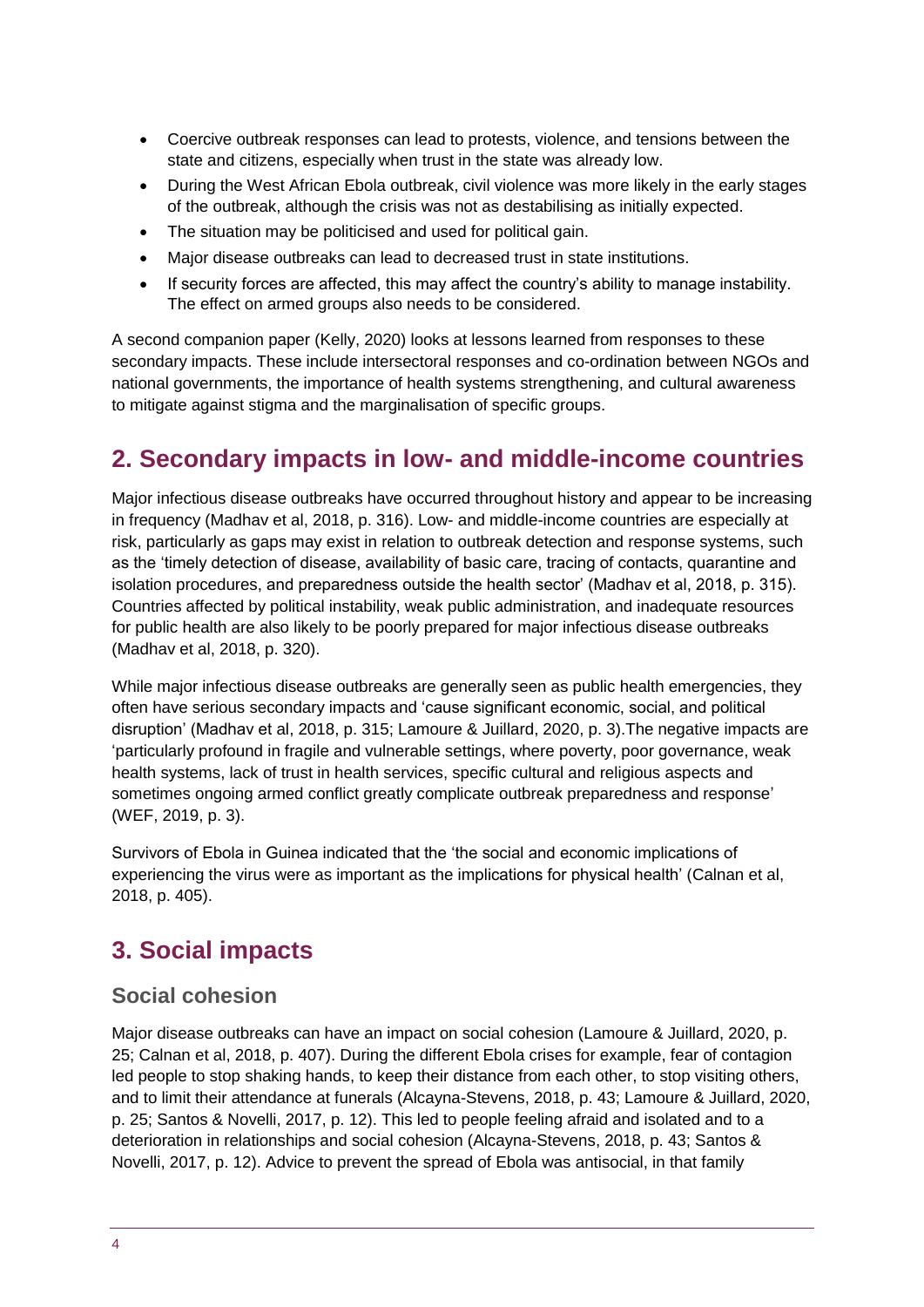members were 'discouraged to touch their loved ones, or to mourn their departed and bury them according to custom' (Ripoll et al, 2018, p. 6; see also Calnan et al, 2018, p. 407). The ''epidemic of fear' undercut trust within and between communities' (Bonwitt et al, 2018, p. 172). Lack of trust 'contributed to the erosion of the social fabric in many affected neighbourhoods' (Lamoure & Juillard, 2020, p. 25; UNDG WCA, 2015, p. iv). For example, a ban on bushmeat lead to episodes of revenge reporting, and contributed to an atmosphere of fear and secrecy, which strained family and community relations (Bonwitt et al, 2018, p. 172). Calnan et al (2018, p. 407) found that the negative effects on social cohesion caused by the Ebola outbreak in Guinea continued after the crisis had ended.

However, social customs can also adapt to reduce transmission (Ripoll et al, 2018, p. 24, 43). For example, the 'Ebola handshake' in Liberia consisted of touching elbows instead, while traditions of drinking palm wine from a shared glass was adapted so that each person drank from a different glass (Ripoll et al, 2018, p. 23).

Existing social and political divisions may play out in an epidemic; for example, scapegoating between Muslim and Hindu communities in a plague outbreak in Surat, India, or of the Coptic Christian community in Egypt during the 2009 H1NI outbreak (Ripoll & Wilkinson, 2019, p. 18). 'Cholera blame narratives can also serve to pit social groups against each other' (Ripoll & Wilkinson, 2018, p. 11). Already marginalised groups, such as indigenous forest dwellers in Guinea, 'interpreted the Ebola response as a further attack on them' (Ripoll et al, 2018, p. 10). In Sierra Leone, there were concerns amongst the poor that Ebola money was being funnelled to elites (Ripoll et al, 2018, p. 10).

Communities that are unaffected by the major disease outbreak also need to be considered (Ripoll et al, 2018, p. 20). In the North Kivu Ebola outbreak for example, communities in eastern Congo felt neglected and frustrated by the government and international communities' focus on North Kivu (Ripoll et al, 2018, p. 20).

#### **Stigma**

Survivors of major disease outbreaks, and their families and carers, have experienced stigma (Lamoure & Juillard, 2020, p. 25; Alcayna-Stevens, 2018, p. 41, 43; Ripoll & Wilkinson, 2019, p. 25; Ripoll et al, 2018, p. 16, 45; Calnan et al, 2018, p. 403, 406; ACAPS, 2015, p. 4). They are 'often viewed by others as 'guilty' of not having respected health directives, or 'dangerous', posing a risk that the disease may spread again' (Lamoure & Juillard, 2020, p. 25; Alcayna-Stevens, 2018, p. 42; Ripoll et al, 2018, p. 45; ACAPS, 2015, p. 4). During the Ebola crisis, healthcare workers, including local healers in some places, have also experienced stigmatisation (Alcayna-Stevens, 2018, p. 35, 43; Ripoll et al, 2018, p. 16; ACAPS, 2015, p. 4). ACAPS (2015, p. 4) identified some causes of stigma during the Ebola outbreak in West Africa, including that it was a new disease; that ineffective messaging led to myths and rumours; and due to the change in burial practices.

Social exclusion and economic marginalisation are often the result of this stigma (Lamoure & Juillard, 2020, p. 25; Alcayna-Stevens, 2018, p. 43; Ripoll et al, 2018, p. 16, 45; Kodish et al, 2019, p. 8; ACAPS, 2015, p. 5). Some survivors of the West African Ebola outbreak were 'chased out of their communities, were evicted from their rented houses or were in conflict with their family members' (Ripoll et al, 2018, p. 45; see also Calnan et al, 2018, p. 405-406). The stigma often continues long after the crisis has passed (Lamoure & Juillard, 2020, p. 25; Alcayna-Stevens, 2018, p. 43).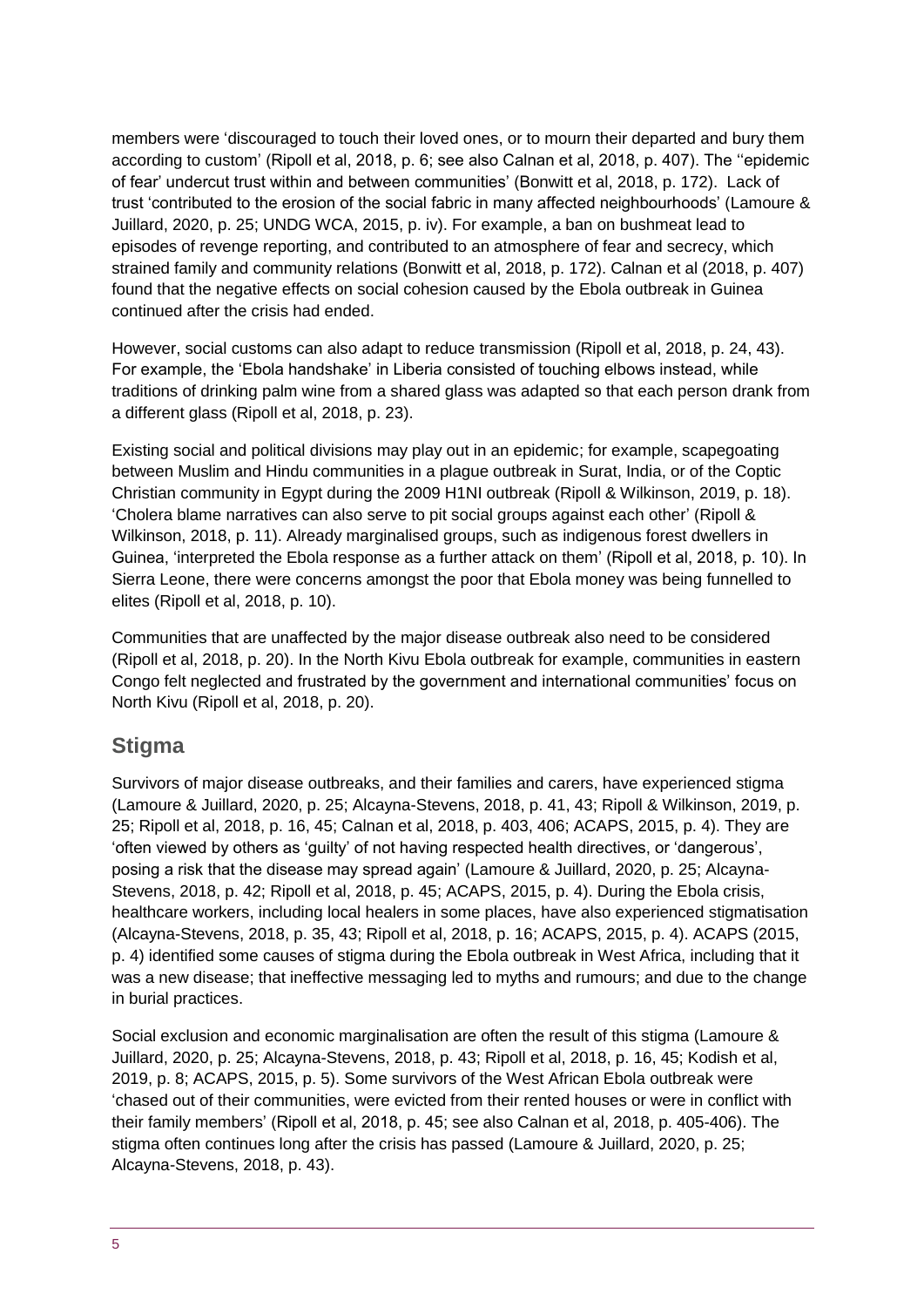In addition, already vulnerable social groups, such as ethnic minorities or people living in poverty, have been stigmatised and blamed for the disease and its consequences (Madhav et al, 2018, p. 325; Ripoll & Wilkinson, 2018, p. 10). If major disease outbreaks are attributed to a particular region or country, this can generate or exacerbate stigma or scapegoating of particular social groups (Ripoll & Wilkinson, 2019, p. 18). For example, this happened for Asians in the case of the H5N1 bird flu epidemic and Mexicans in the case of the 2009 H1N1 flu (Ripoll & Wilkinson, 2019, p. 18). Minority populations linked to the disease foci have been shunned and socially excluded, even in countries where the disease has not spread to (for example Africans in Hong Kong, the US and Canada during the 2014 Ebola crisis) (Madhav et al, 2018, p. 325; Ripoll et al, 2018, p. 17). In the case of cholera, the stigmatisation of cholera-affected communities has generated significant distrust of the authorities and led to resistance to the response (Wilkinson & Ripoll, 2018, p. 10).

#### **Education**

Major disease outbreaks can negatively affect education in the short term and in relation to investment in the education system (Lamoure & Juillard, 2020, p. 24; Ripoll et al, 2018, p. 18; Santos & Novelli, 2017, p. 53). Disease response measures can interrupt education and during the 2014 Ebola epidemic in West Africa and the 2018 Ebola outbreak in DRC, schools were closed, or parents were reluctant to send their children to school, due to fear of contagion (Lamoure & Juillard, 2020, p. 24; Alcayna-Stevens, 2018, p. 17; Ripoll et al, 2018, p. 18; Santos & Novelli, 2017, p. 10, 12). An estimated 5 million children across Guinea, Liberia, and Sierra Leone did not go to school during the Ebola outbreak due to school closures (Fisher et al, 2018, p. 15). In Sierra Leone, schools were closed for so long that children at all levels of education missed a whole academic year (Ripoll et al, 2018, p. 18). Amara et al (2017, p. 22) noted an increased dropout rate among students and an increase in child labour as a result of the school closures. Bandiera et al's (2018, p. 4) study looking at girls and young women in Sierra Leone, found that even after schools reopened, teenage girls found it harder to re-enrol due to their involvement in income generation (enrolment rates fell by 16% in the most disrupted villages). In Liberia, schools were closed for seven months, which created problems after the outbreak ended due to 'lost curriculum for those that were promoted and the doubling of applicants to West African Examinations Council in 2016' (Santos & Novelli, 2017, p. 10, 14). Most teachers were without work while the schools were closed, although a number were involved in health awareness and social mobilisation workshops (Santos & Novelli, 2017, p. 12). The Ebola Protocols mandated a reduction in the number of students per class but this was either ignored or led to the rationing of enrolment in public education, which in turn 'pushed school age children and youth to private schools (bringing added strain on family finances) or out of school altogether' (Santos & Novelli, 2017, p. 14). Migration by affected populations to urban areas, 'increased pressure on the education system in these areas, particularly in the underserved slums' (Santos & Novelli, 2017, p. 11).

School closures also have an economic impact as they can result in workplace absences of children's caretakers (Madhav et al, 2018, p. 336; Fisher et al, 2018, p. 14).

In addition, resources intended for education may be diverted from education to respond to major disease outbreaks, which delays the investment needed for education (Santos & Novelli, 2017, p. 53). For example, in Liberia, UNICEF's Peacebuilding, Education and Advocacy (PBEA) programme was reoriented towards tackling Ebola from its original intention to 'reinforce the capacity of education to contribute to peacebuilding by reducing education inequality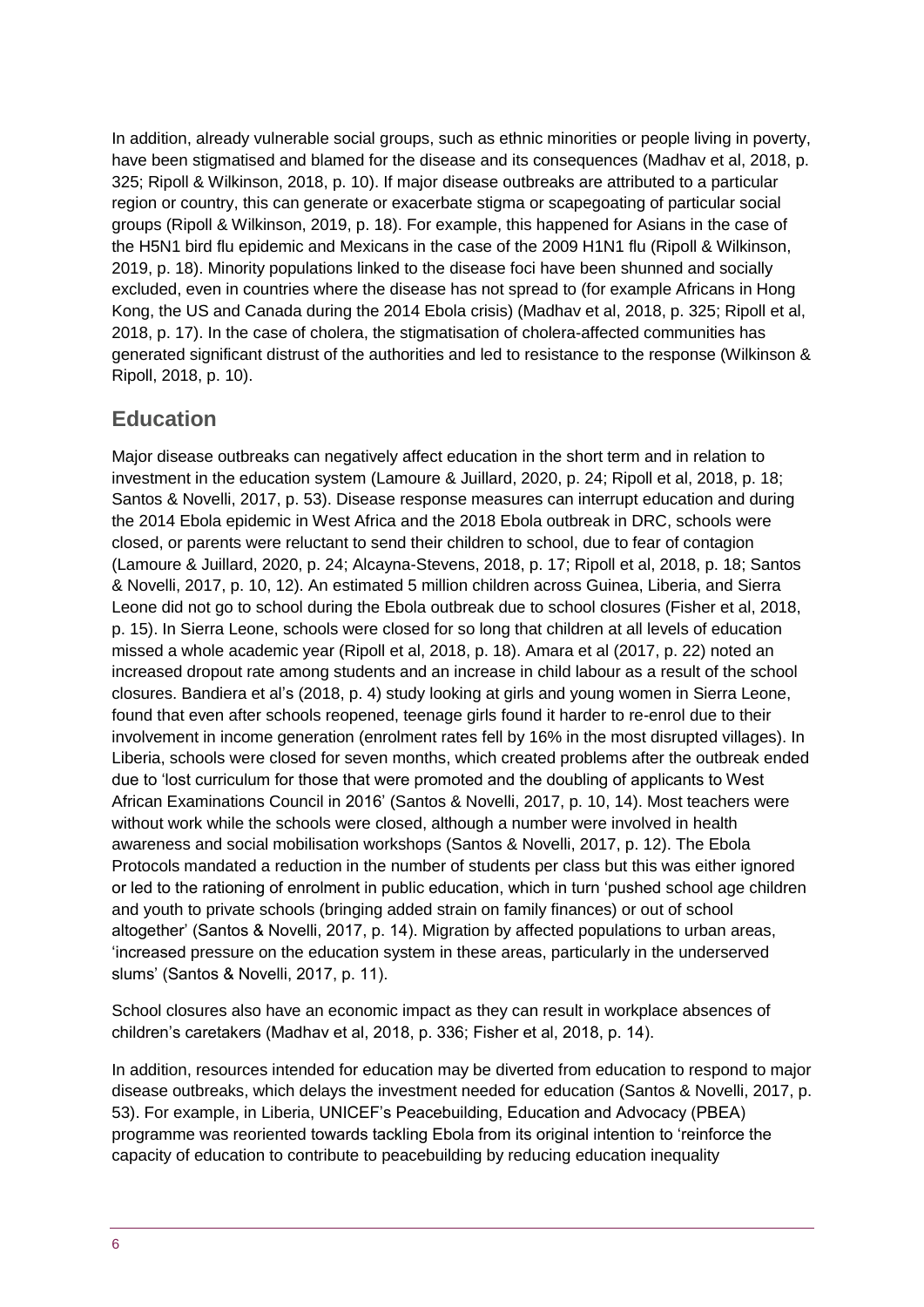experienced in rural communities' (Santos & Novelli, 2017, p. 53). While this seems to be the 'right decision at the time, there remains a huge amount of work needed in the education system for the sector to fulfil its promise and potential as an engine of peace and sustainable development' (Santos & Novelli, 2017, p. 60).

#### **Impact on children**

Children face specific risks during major disease outbreaks and their specific protection needs must be considered (Fischer et al, 2018, p. 9; Lamoure & Juillard, 2020, p. 24). They can lose their parents or primary caregiver and be left unaccompanied, especially if the family details of caregivers who die are not collected (Lamoure & Juillard, 2020, p. 24; Fisher et al, 2018, p. 10, 12). Reduced caregiver supervision, including while caregivers are being treated, can 'leave children more vulnerable to violence, exploitation and abuse' (Fischer et al, 2018, p. 10, 13). School closures, military presence and movement restrictions also contribute to increased likelihood of sexual abuse and gender-based violence against both children and women (Lamoure & Juillard, 2020, p. 24; AfDB, 2016, p. 30). During the Ebola crisis in Liberia, there were reports that some families did not visit their sick children or return for them once they'd recovered, while other children whose caregivers had died were rejected by their extended family (Fischer et al, 2018, p. 10). The reason for this abandonment 'stemmed from the families' fears of being shunned by their communities' (Fischer et al, 2018, p. 10). Children in Sierra Leone also reported feeling sad, lonely and lost without their peers during the Ebola epidemic (Fisher et al, 2018, p. 11).

During the West African Ebola outbreak, teenage girls 'assumed responsibility for caring for caregivers and siblings who had fallen ill putting them at greater risk of disease' (Fischer et al, 2018, p. 9). The financial impact on families also led to the 'engagement of adolescent girls in transactional sex to supplement household incomes' in Sierra Leone (Fisher et al, 2018, p. 14- 15). Teenage pregnancies were reported to have risen during the 2014 Ebola crisis in Sierra Leone, as girls were spending more time with men, which also had an impact on their school enrolment post-crisis (Ripoll et al, 2018, p. 18; Bandiera et al, 2018, p. 4).

Quarantine measures are thought to have played a role in the sharp decline in birth registrations during the Ebola outbreak in Sierra Leone, where an estimated 700,000 children were not registered between 2014 and 2015 (Fischer et al, 2018, p. 15).

#### **Impact on women**

Due to their social duties, especially care giving duties, women have a higher risk of contracting some infectious diseases, such as Ebola (Alcayna-Stevens, 2018, p. 16; Ripoll & Wilkinson, 2018, p. 6; Ripoll et al, 2018, p. 15; AfDB, 2016, p. 11; Kapur, 2020, p. 2). In the case of Ebola in the DRC, women are often the ones who butcher meat or sell bushmeat at the market (Alcayna-Stevens, 2018, p. 16). In addition, they are also 'caregivers to the sick and must wash the bodies of deceased female relatives' (Alcayna-Stevens, 2018, p. 16). It should be noted that in some other contexts, it is men who are involved in preparing bodies for burial and transportation of the sick (Ripoll et al, 2018, p. 15, 40).

During the West Africa Ebola outbreak, women's livelihoods were particularly hard hit as women tended to work in industries such as agriculture and services that were hit particularly hard by the crisis and response, such as the closure of markets (AfDB, 2016, p. 11; UNDP, 2014, p. viii; Amara et al, 2017, p. 24; UNDG WCA, 2015, p. iii). In addition, the time they spent caring for the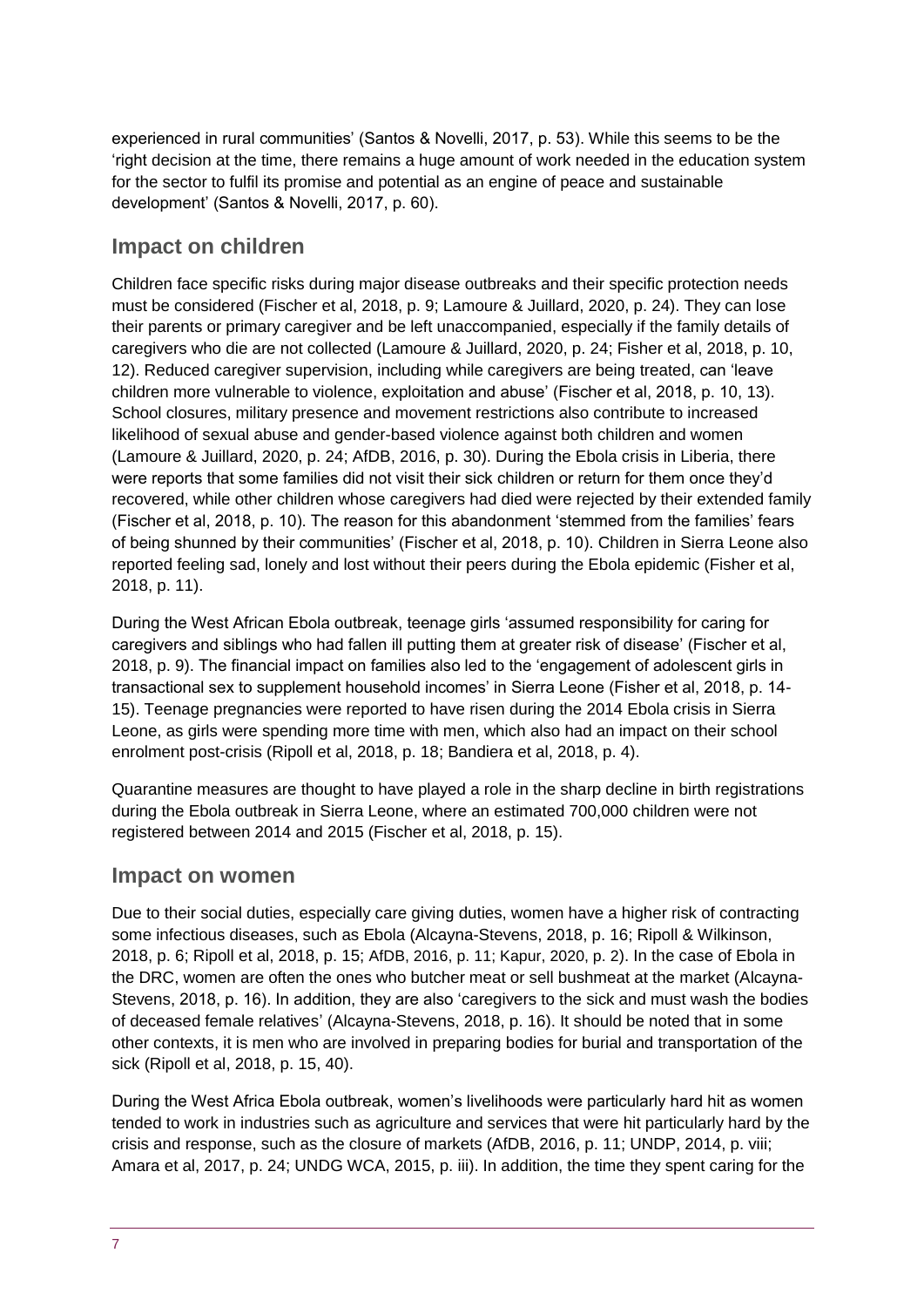sick was time in which they were 'disengaged from productive work to sustain livelihoods' (AfDB, 2016, p. 11).

An ethnographic study after the 2018 Ebola outbreak in DRC found that Ebola widows face particular challenges as the expectations placed on them during the mourning period meant that they could not attend vaccination campaigns and often struggled to provide for their families without their husband's income or due to their husband's debts (Alcayna-Stevens, 2018, p. 16, 39). Funeral costs can also be high and customary fines may need to be paid to their in-laws (Alcayna-Stevens, 2018, p. 40). This also had an impact on their ability to pay for school fees for their children (Alcayna-Stevens, 2018, p. 39). During the West Africa Ebola crisis, widows were also barred from 'accessing their deceased husband's land because of discriminatory inheritance laws' (AfDB, 2016, p. 11).

The West Africa Ebola crisis resulted in 'increased abuse, sexual and gender-based violence because of the pressures of [Ebola], as well as reduced access to justice mechanisms' (AfDB, 2016, p. 11, 30; Amara et al, 2017, p. 24).

#### **Impact on ethnic minorities**

Ethnographic research into the 2018 Ebola outbreak in Equateur Province, Democratic Republic of Congo (DRC), found that Batwa hunters experienced stigmatisation when bushmeat was identified as the source of the outbreak (Alcayna-Stevens, 2018, p. 15; Ripoll et al, 2018, p. 16). 'Messages which prohibit or stigmatize the eating or selling of game meat can be harmful to people's health and income, because they may end up reducing their protein intake and unable to make money selling meat – they may have no alternative source of income' (Alcayna-Stevens, 2018, p. 22).

Batwa also reported being excluded from response activities, or when they were involved as community health workers, they reported being underpaid compared with Nkundo/Bantu counterparts (Alcayna-Stevens, 2018, p. 15). Batwa families also reported less access to psycho-social support and food provisions compared to bereaved Nkundo/Bantu families (Alcayna-Stevens, 2018, p. 15).

#### **Impact on other groups**

Major infectious disease outbreaks and their response may have a greater impact on some groups. For example, 'quarantines have had a disproportionate impact on the elderly, the poor, and people with chronic illness or disability' (Rohwerder, 2014, p. 2). Although their focus is not on low- and middle-income countries, Campbell et al (2009), for example, note that people with disabilities, particularly those who require personal assistance, may be at increased risk during an influenza pandemic because of disrupted care. However, more research is needed into this.

#### **Population displacement**

Panic during major infectious disease outbreaks can lead to rapid population migration (Madhav et al, 2018, p. 325; Ripoll & Wilkinson, 2019, p. 20; Brahmbhatt & Dutta, 2008, p. 6). For example, an outbreak of plague in 1994 in Surat, India, led to roughly 20% of the city's population (around 500,000 people) fleeing their homes, as the lack of accurate information and trust in the authorities led to heightened panic (Madhav et al, 2018, p. 325; Brahmbhatt & Dutta, 2008, p. 6). Such sudden population movements can have 'destabilizing effects, and migrants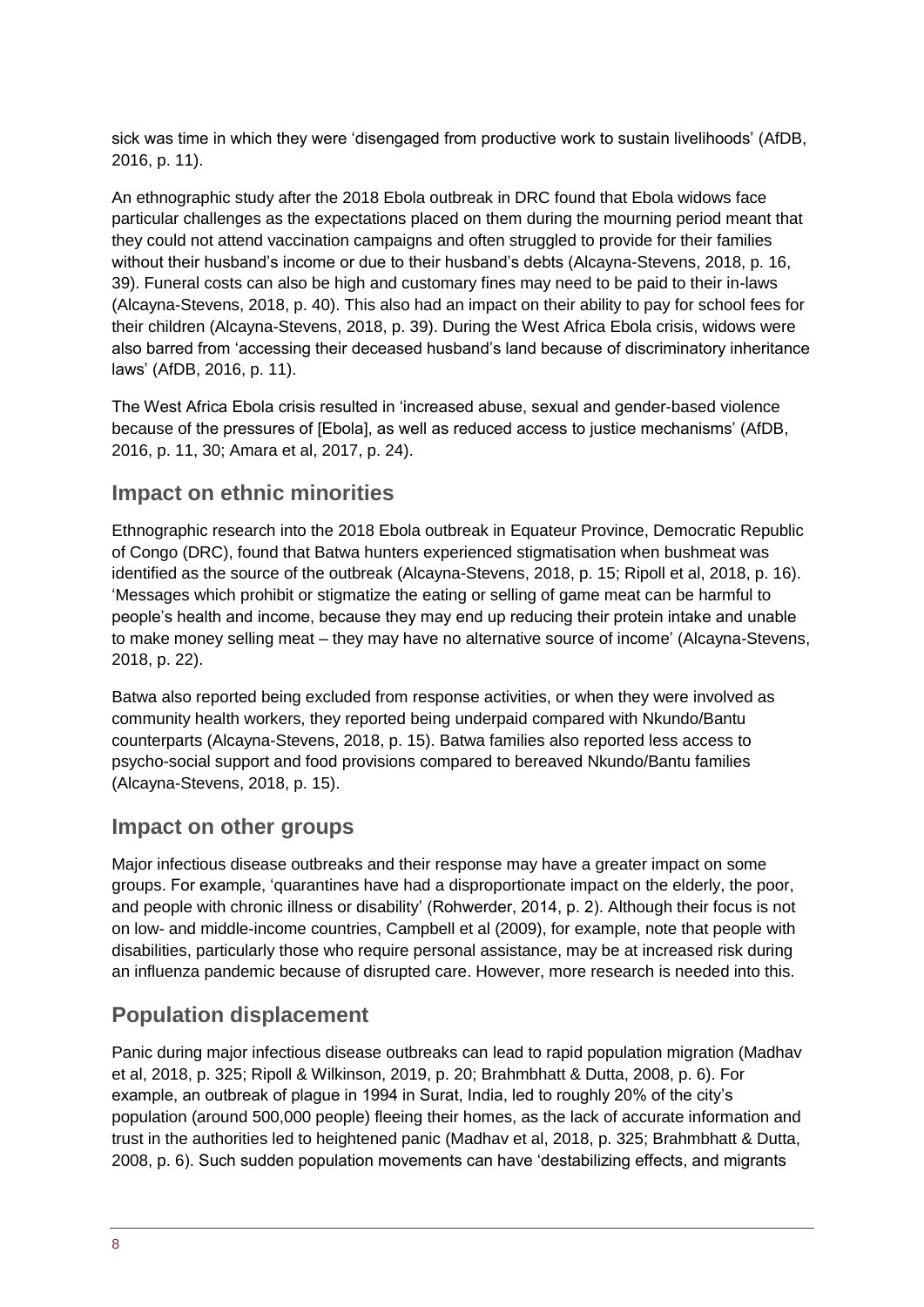face elevated health risks arising from poor sanitation, poor nutrition, and other stressors' (Madhav et al, 2018, p. 325). Population movements also risk spreading the disease further (Madhav et al, 2018, p. 325).

#### **Human rights**

Major infectious disease outbreaks can have a detrimental impact on the human rights situation in affected countries, with 'significant negative effects on social, cultural, and economic rights of affected populations' (UNDG WCA, 2015, p. 69). Some response and control measures such as quarantines, travel restrictions, and closure of schools, workplaces, public transport and congregations to encourage containment, isolation and social distancing have negative outcomes in terms of human rights, such as freedom of movement and assembly, the right to culture, education, non-discrimination, and the freedom of religion, especially when the measures are forced (Ripoll & Wilkinson, 2019, p. 21; Campbell et al, 2017, p. 4; UNDG WCA, 2015, p. 20). Depending on the political and social circumstances in the countries, people may be more willing to voluntarily comply with these measures (Ripoll & Wilkinson, 2019, p. 21).

#### **Cancellation of events**

During the West African Ebola crisis, 'gatherings such as weddings, church meetings, funeral ceremonies and many communal activities were either abandoned or drastically reduced', which had serious implications for social cohesion and trust (Amara et al, 2017, p. 21).

On a larger scale, during the West African Ebola crisis, Morocco refused to host the 2015 African Cup of Nations (AFCON) due to their concerns about Ebola (Maphanga & Henama, 2019, p. 5).

#### **Existing aid programmes**

Major disease outbreaks can present challenges to aid agencies already working in the country, even if they are not working directly on the response (Reilly & Llorente, 2015, p. 26). Countries in which they had been operating may go from being non-high risk to 'now posing new and sudden safety and security challenges' and safe access to affected communities they were working with can be increasingly difficult (Reilly & Llorente, 2015, p. 26). During the West African Ebola crisis, non-medical organisations had to weigh up the risks of continuing their programmes and the risk to their staff and 'implemented new safety and security protocols and revised existing policies and contingency plans, notably insurance and medical evacuations for non-medical responders' (Reilly & Llorente, 2015, p. 27). The US Peace Corps evacuated hundreds of volunteers from the three affected west African countries (Agencies, 2014). Donors faced difficult trade-offs between the urgent need to fund the Ebola response and the 'continued imperative of supporting longterm development' (UNDP, 2014, p. 48). As noted in the sections below, the existing funds and focus on education, health or nutrition programmes, for example, were sometimes diverted to the response.

## <span id="page-8-0"></span>**4. Economic impacts**

Major infectious disease outbreaks can cause 'economic damage through multiple channels, including short-term fiscal shocks and longer-term negative shocks to economic growth' (Madhav et al, 2018, p. 316). However, the direct fiscal impacts of pandemics generally are small relative to the indirect damage to economic activity and growth (Madhav et al, 2018, p. 324). 'Individual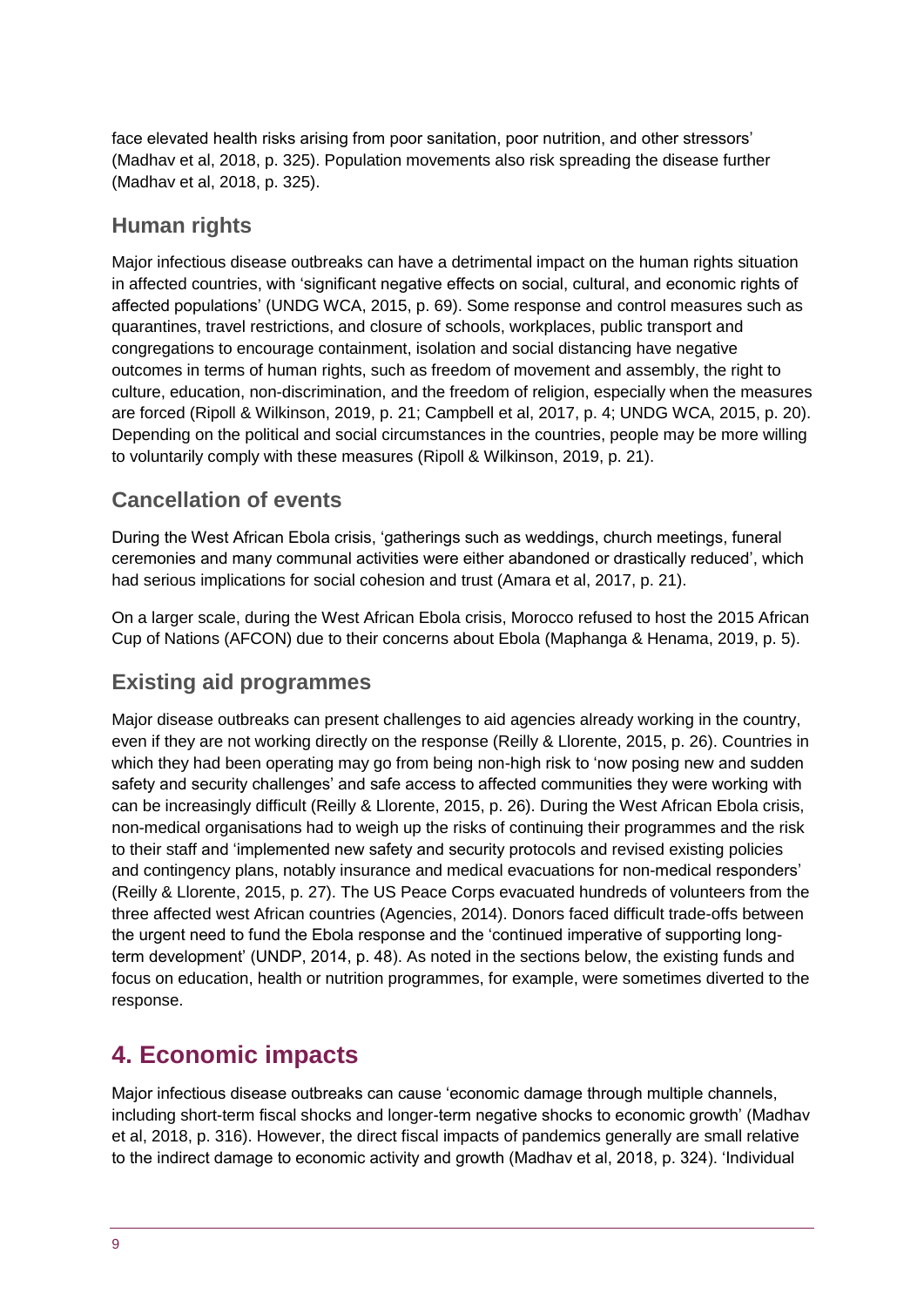and societal measures to reduce disease spread can seriously disrupt economic activity' (Fan et al, 2018, p. 347). Fear of contagion and domestic and international disease containment measures, such as travel restrictions, quarantine, and closure of markets and schools, have economic effects (de al Fuente et al, 2019, p. 2). During severe cases 'all sectors of the economy—agriculture, manufacturing, services—face disruption, potentially leading to shortages, rapid price increases for staple goods, and economic stresses for households, private firms, and governments' (Madhav et al, 2018, p. 325; see also Amara et al, 2017, p. 6). This adversely affects the livelihoods of individuals, households, and communities (Gatiso et al 2018, p. 1). Major infectious disease outbreaks also affect people's livelihoods by weakening their physical, financial, social and natural capital (Gatiso et al, 2018, p. 3).

A 2006 study estimated that income losses from pandemics could exceed 50% of gross national income in some low- and middle-income countries (McKibbin and Sidorenko in Fan et al, 2018, p. 347). Estimated costs of past events include: a loss of over USD 40 billion in productivity from the 2003 SARS epidemic; USD 53 billion loss from the economic and social impact of the 2014- 2016 West Africa Ebola outbreak; and the USD 45 to 55 billion cost of the 2009 H1N1 influenza pandemic (WEF, 2019, p. 3). 'Models predict the annual cost of a global influenza pandemic would mean that South Asia's GDP would drop by 2% (USD 53 billion), and sub-Saharan Africa's GDP by 1.7% (USD 28 billion) (WEF, 2019, p. 3). Fan et al (2018, p. 355) estimate the value of intrinsic loss from the excess deaths from potential pandemics to be USD 490 billion, or 0.6% of global income. The World Bank's 2015 economic growth estimates for Liberia was 3% (compared to a pre-Ebola estimate of 6.8%); and for Sierra Leone it was -2% (compared to a pre-Ebola estimate of nearly 9%) (Madhav et al, 2018, p. 324). Subsequent research found confirmation of the Liberian estimates (Santos & Novelli, 2017, p. 9). During the West Africa Ebola outbreak, the largest decline in the production of goods, involved those 'that had formerly been traded with neighbouring countries, that came from areas highly affected by the epidemic, or that involved in-person cooperation' (UNDP, 2014, p. vii). At an individual level, Ebola for example, resulted in loss of jobs and accommodation and a serious reduction in income (Calnan et al, 2018, p. 405). Research by Gatiso et al (2018) in Liberia suggests that the negative impact of Ebola on household incomes was also felt in communities which were not directly affected by Ebola. The economic impacts of epidemics often last long after the major disease outbreak has ended (Lamoure & Juillard, 2020, p. 22; UNDP, 2014, p. vii).

#### **Direct costs and diversion of resources**

The immediate response to major disease outbreaks can be expensive as resources flow to treatment and control measures, and governments can 'cut funds from other areas such as public works and by increasing the fiscal deficit' (Fan et al, 2018, p. 347; Brahmbhatt & Dutta, 2008, p. 4; Amara et al, 2017, p. 7). Public health efforts to contain or limit major infectious disease outbreaks (such as tracing contacts, implementing quarantines, and isolating infectious cases), as well as subsequent efforts, such as the construction of new facilities and increased demand for medical supplies, personal protective equipment, and drugs, can greatly increase health system expenditure (Madhav et al, 2018, p. 324). However, Brahmbhatt & Dutta (2008, p. 5) note that the large economic effects of the plague outbreak in Surat and SARS did not arise principally from direct medical costs.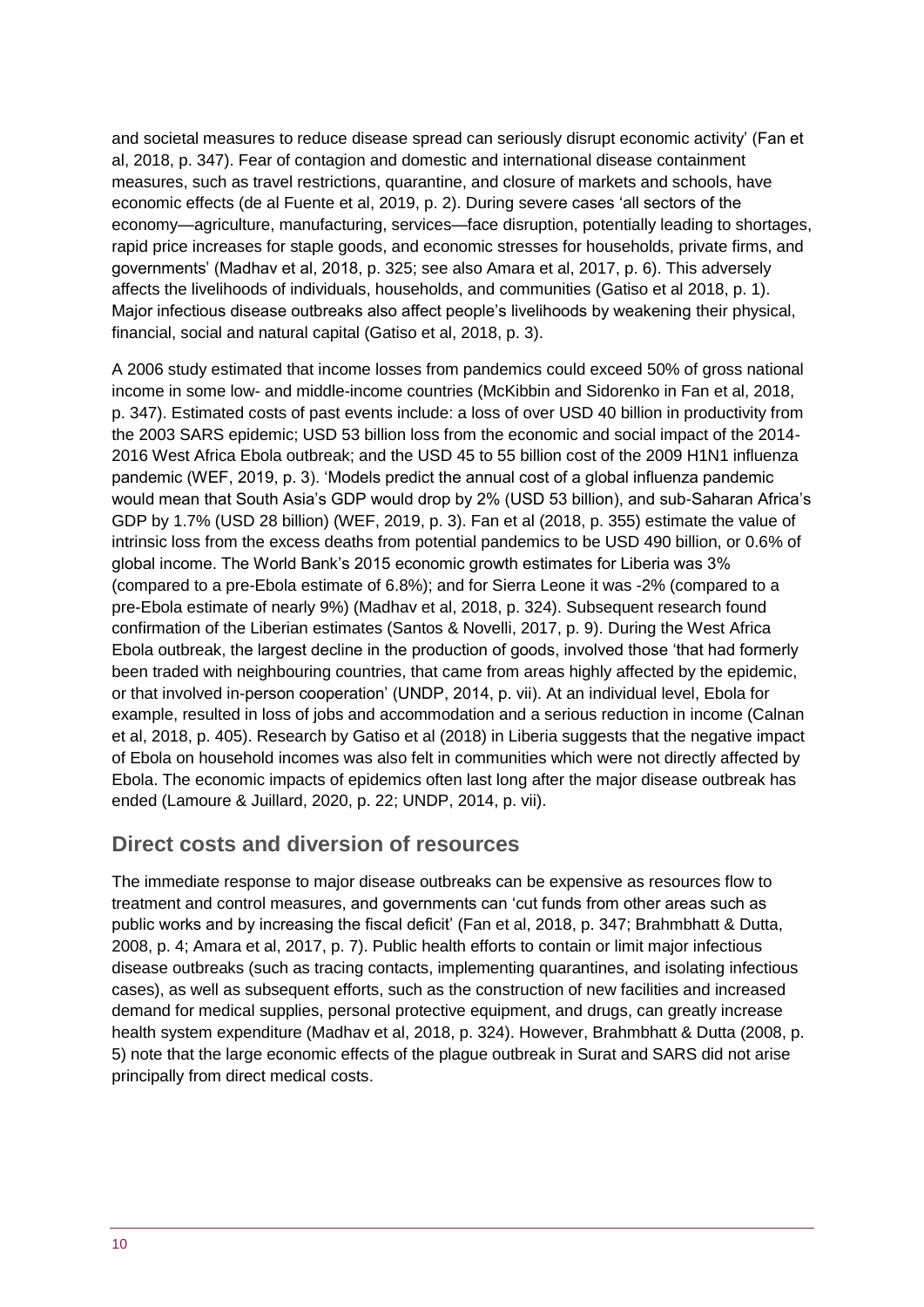#### **Decline in tax revenues**

The fiscal stresses caused by the increased expenditures due to the response to the major disease outbreak can be exacerbated by diminished tax revenues, especially in low- and middleincome countries whose tax systems are weaker and government fiscal constraints more severe (Madhav et al, 2018, p. 324). During the 2014 Ebola crisis in Liberia for example, 'while response costs surged, economic activity slowed, and quarantines and curfews reduced government capacity to collect revenue' (Madhav et al, 2018, p. 324). There was a 4.9-9.4% decline in government revenues in 2015 in Guinea, Sierra Leone and Liberia (WEF, 2019, p. 4).

#### **Development aid**

Overseas development aid can sometime offset these fiscal shocks, but during severe pandemics, affected high income countries may not be able to provide this aid, and low- and middle-income countries 'could face larger budget shortfalls, potentially leading to weakened public health response or cuts in other government spending' (Madhav et al, 2018, p. 324).

#### **Foreign investment**

A decline in foreign and domestic investment can also affect countries experiencing major infectious disease outbreaks (Lamoure & Juillard, 2020, p. 22; AfDB, 2016, p. 26; UNDP, 2014, p. viii). This can be due to the outbreaks and their response causing a huge rise in uncertainty, which discourages investment (UNDP, 2014, p. 15). The number of business visitors arriving at Lungi International Airport in Sierra Leone from January to June 2014 declined by 46.9% in comparison to the same period in 2013 (AfDB, 2016, p. 26).

## **Labour shortages**

'Negative economic growth shocks are driven directly by labour force reductions caused by sickness and mortality and indirectly by fear-induced behavioural changes' (Madhav et al, 2018, p. 324; see also Fan et al, 2018, p. 347). In Sierra Leone, for example, the supply of labour was found to have declined as a result of deaths due to Ebola, 'the departure of expatriates, the burden of care on households, the migration of workers to escape the disease, and the unwillingness to engage in collective activities (as farmers refused to participate in the harvest and office workers stayed home from many private firms and public sector institutions)' (Amara et al, 2017, p. 21).

## **Fear based behaviour change**

Brahmbhatt and Dutta (2008, p. 2, 7) found that the main economic effects of the Surat plague and SARS events arose as a result of 'the uncoordinated and sometimes panicky efforts of millions of private individuals to avoid becoming infected' which led to negative demand shocks. Madhav et al (2018, p. 324) note that the 'reduction in demand caused by aversive behaviour (such as the avoidance of travel, restaurants, and public spaces, as well as prophylactic workplace absenteeism) exceeds the economic impact of direct morbidity- and mortality associated absenteeism'. They suggest that 'individual behavioural changes, such as fearinduced aversion to workplaces and other public gathering places, are a primary cause of negative shocks to economic growth during pandemics' (Madhav et al, 2018, p. 316). Social distancing leads to the avoidance of places where economic activities occur (Madhav et al, 2018, p. 336). Changes in behaviour depend on people's subjective judgements on the risks posed by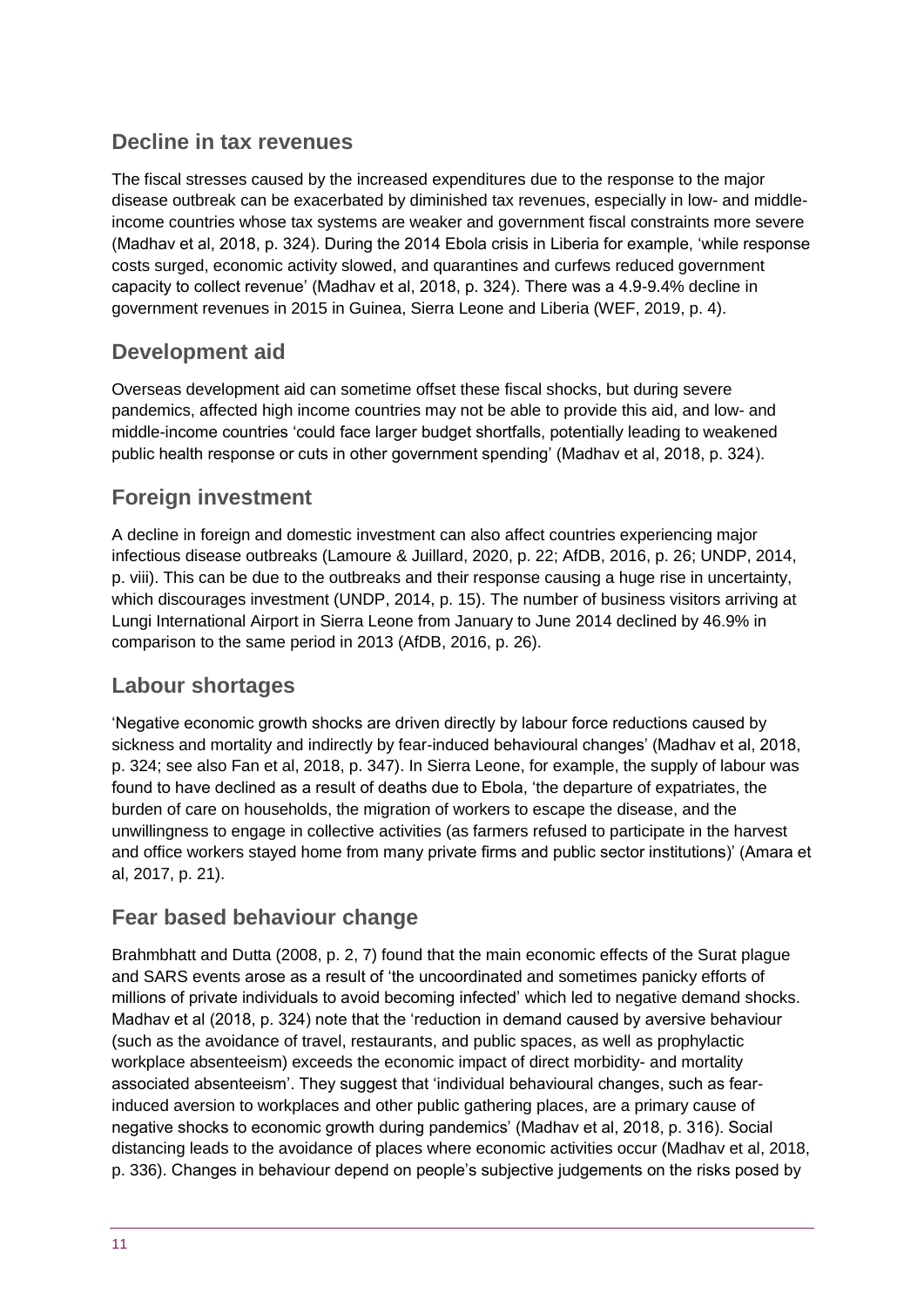the disease outbreak, which can be influenced by public information and risk communication strategies (Brahmbhatt & Dutta, 2008, p. 3-4).

During the 2014 Ebola crisis, fear of associating with others resulted in reduced labour force participation, closed places of employment, disrupted transportation, motivated some governments to close land borders and restricted entry of citizens from affected countries, and motivated private decision makers to disrupt trade, travel, and commerce by cancelling scheduled commercial flights and reducing shipping and cargo services (Madhav et al, 2018, p. 324; Amara et al, 2017, p. 6). The evacuation of expatriate staff in a variety of industries had a detrimental impact by undermining production (UNDP, 2014, p. 23, 25). Communities in DRC associated with Ebola were avoided by others, which has economic consequences for them (Ripoll et al, 2018, p. 17). The negative demand shock due the panicked population displacement during the plague outbreak in Surat, led to businesses in Surat losing an estimated USD 260 million in trade (Brahmbhatt & Dutta, 2008, p. 6).

#### **Travel and cross-border trade restrictions**

Responses to major infectious disease outbreaks have sometimes involved travel and trade restrictions, in an attempt to stop the spread of the disease (Brahmbhatt & Dutta, 2008, p. 2, 6; Ripoll & Wilkinson, 2018, p. 14). The WHO found that these restrictions have been costly and ineffective (Ripoll & Wilkinson, 2018, p. 14). During the Surat plague outbreak, the suspension of cargo shipments from India by the UAE and the embargoing of imports of foodstuffs, textiles or other goods from India, resulted in an estimated loss in exports of at least USD 420 million at 1994 prices (Brahmbhatt & Dutta, 2008, p. 6). During the 2014 West African Ebola crisis there was a decline in the availability of shipping for exports due to fears of contracting disease in the ports of the affected countries (UNDP, 2014, p. vii). The closure of land borders prevented vehicular traffic, with a strong impact on the economy and livelihoods (while not actually stopping other forms of traffic across the border) (Ripoll et al, 2018, p. 22). Women comprised of 70% of all cross-border traders, so were especially affected by the closure of borders and markets (AfDB, 2016, p. 23-24).

#### **Health directives: quarantine, market closures, bans, culls and destruction of contaminated property**

Some literature suggests that health-related directives during the 2014 West Africa Ebola crisis such as quarantining, do-not-touch policies and bans on bushmeat consumption, had significant impacts on people's abilities to sustain their livelihoods as they were prevented from working or lost their businesses (Lamoure & Juillard, 2020, p. 22; Ripoll et al, 2014, p. 18; Bonwitt et al, 2018, p. 171; Campbell et al, 2017, p. 12). Amara et al (2017, p. 2) found that Ebola 'containment measures depressed activity in all sectors of the economy'. Travel restrictions had a negative impact on the transport sector and made it harder to get to markets, while some markets were closed altogether (Amara et al, 2017, p. 23; Kodish et al, 2019, p. 8; Lamoure & Juillard, 2020, p. 22; Ripoll & Wilkinson, 2019, p. 21). There was a 20% reduction in the number of working traders during the Ebola outbreak in Sierra Leone (Kodish et al, 2019, p. 8). In the West Point quarter in Liberia, 'the lock-down on movement meant that people who sold smoked fish to other parts of the city could not do so, damaging livelihoods and food supplies' (Ripoll et al, 2018, p. 18). This also contributed to mistrust in the government and protests (Ripoll et al, 2018, p. 18).

Valuable assets were also lost when deceased people's belongings were sprayed with chlorine or burned as a result of health-related directives (Lamoure & Juillard, 2020, p. 22; Alcayna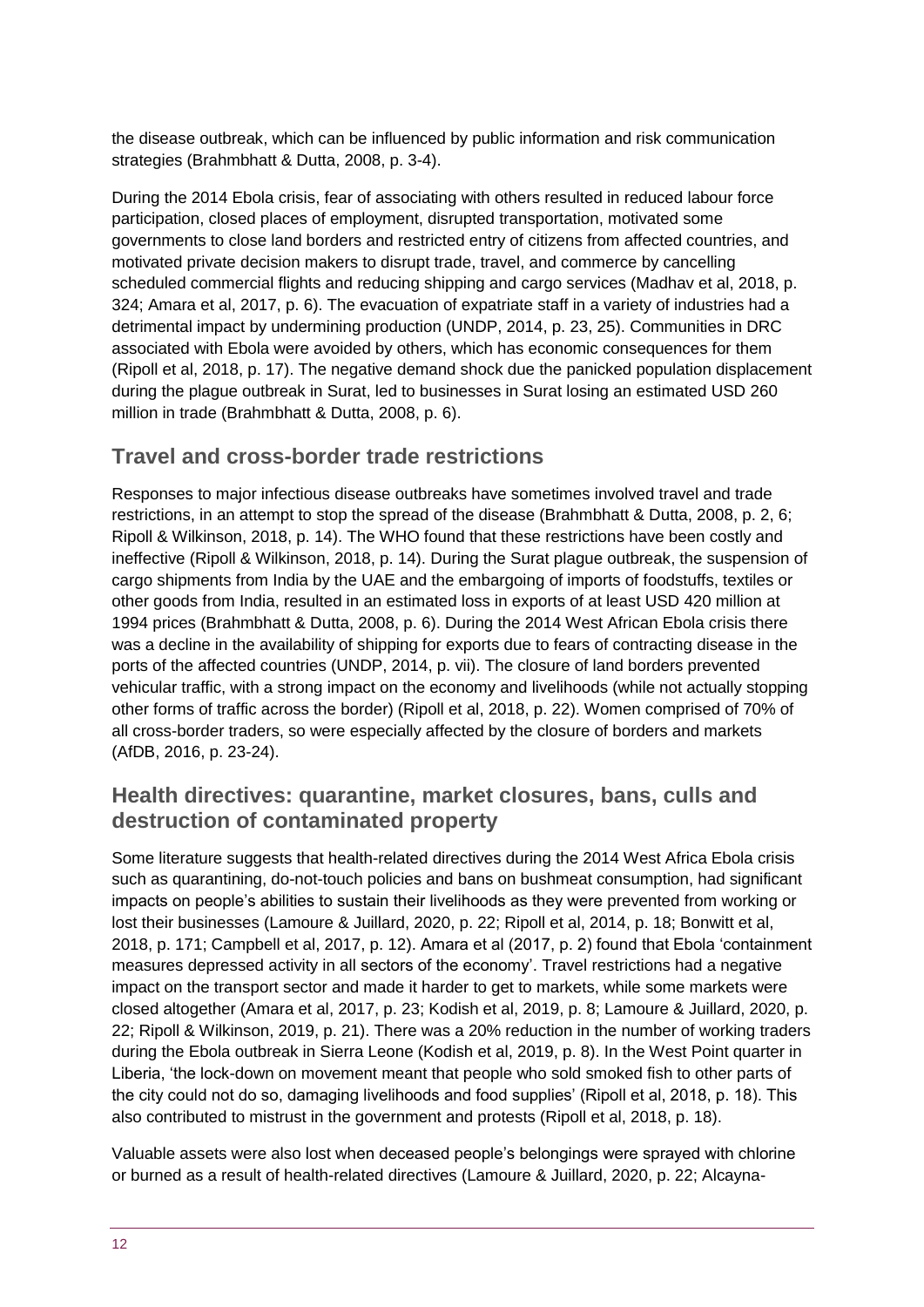Stevens, 2018, p. 39). Fear also lead to some families destroying their possessions (Alcayna-Stevens, 2018, p. 39).

Certain industries can suffer due to the name given to major disease outbreaks. For example, H1N1, was initially misleadingly called 'swine flu', which cast a negative light on the pig industry (Ripoll & Wilkinson, 2019, p. 18). Blaming certain sources for major disease outbreaks, for example street vendors and cholera, can result in banning them and a subsequent loss in livelihoods, even though they are not necessarily the main issue (Ripoll & Wilkinson, 2018, p. 9). Banning bushmeat markets during the Ebola crisis also generated hostility to the response in general (Bonwitt et al, 2018; Ripoll et al, 2018, p. 3). Prevention measures such as culling of animals have also been met with resistance from farmers and traders (Ripoll & Wilkinson, 2019, p. 19).

#### **Agriculture**

Agriculture was hit hard by the West African Ebola crisis, especially as the onset of the outbreak coincided with the preparation of land, planting, and harvesting times (Amara et al, 2017, p. 22). In 2014 in Guinea, rice production is estimated to have fallen by 20%, coffee by half, cocoa by a third, and corn by a quarter (AfDB, 2016, p. 23). Quarantine measures meant that 'farmers could not properly tend their fields or buy and sell as normal in markets' (Amara, 2017, p. 2, 25). A paper by de la Fuente et al (2019, p. 3-4) found that in Liberia, which is a largely agrarian society, higher Ebola prevalence in districts led to greater disruption of group labour mobilisation for planting and harvest due to fear of contagion, thereby reducing rice area planted as well as rice yields (see also AfDB, 2016, p. 23; Gatiso et al, 2018, p. 10; Amara et al, 2017, p. 25). Nearly 54% of rural households in Liberia reported that their agricultural production had decreased during the Ebola crisis compared to before the previous year (Gatiso et al, 2018, p. 10). Women dominate the agricultural sectors in Guinea, Liberia and Sierra Leone so their livelihoods were especially affected by the impact of Ebola on agriculture (AfDB, 2016, p. 22). Vegetable traders who sold perishable goods lost much of their produce because of the ban on markets and travel restrictions (AfDB, 2016, p. 26).

The abrupt halt in manufacturing activities, such as those of the Sierra Leone Brewery Company, which used raw material primarily produced by female farmers, also had an impact on women's productivity (AfDB, 2016, p. 22).

#### **Tourism**

Major infectious disease outbreaks can negatively affect a country's tourism industry (Maphanga & Henama, 2019, p. 1; Brahmbhatt & Dutta, 2008, p. 6-7; UNDP, 2014, p. vii). As a result, countries have denied that they are undergoing cholera outbreaks, for example (see Ecuador in the 1990s or Zimbabwe in 2008) (Ripoll & Wilkinson, 2018, p. 4-5). During the Ebola outbreak in West Africa, the tourism industry was negatively affected by the 'cessation of flights to affected countries and tourism source countries issuing travel warnings to destinations affected by Ebola' (Maphanga & Henama, 2019, p. 1; AfDB, 2016, p. 26). There was a 50% drop in tourism in Sierra Leone from 2013 to 2014 (WEF, 2029, p. 4). The outbreak of Ebola in Sierra Leone led to the shut-down of hotels, airlines, guesthouses and restaurants, and to a drop in revenue and profits and increased unemployment rates across the country (Maphanga & Henama, 2019, p. 4- 6). The decline in the airline and hospitality industries during the West Africa Ebola crisis particularly affected women, due to their greater involvement in these sectors (AfDB, 2016, p. 26). Maphanga & Henama (2019, p. 4-6) note that the effect on tourism went beyond the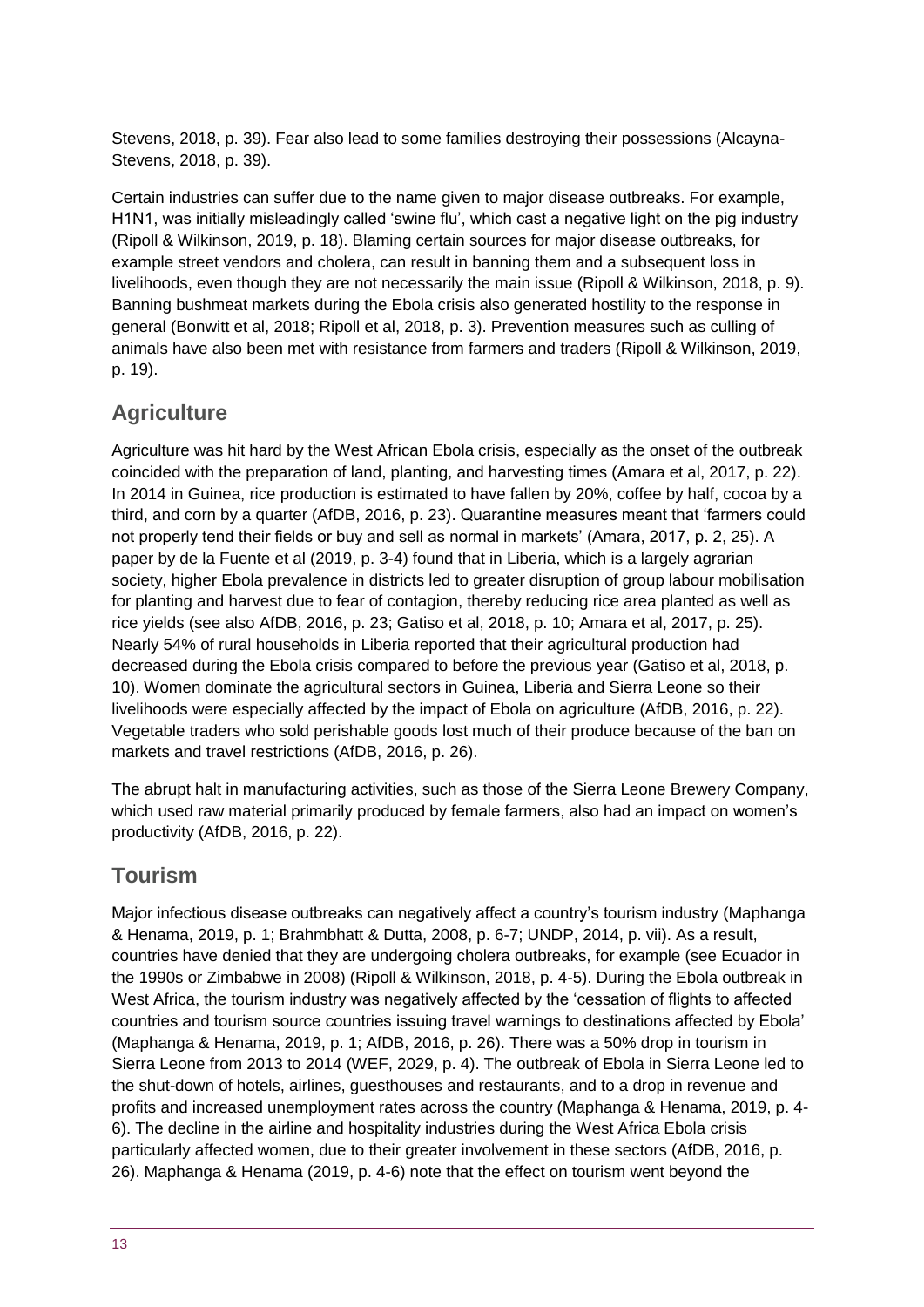disease-affected countries to other unaffected countries in Africa, which experienced lower travel consumption because of the existence of Ebola in other African countries.

#### **Microfinance**

During the Ebola crisis in West Africa there was a decline in banking hours and loan facilities, which affected people's abilities to access financial services or payoff loans (AfDB, 2016, p. 27). For example, BRAC which was the largest provider of micro-loans in Liberia, closed its operations in August 2014 (AfDB, 2016, p. 27). Community banks and rural financial services also closed completely or severely scaled down their operations (AfDB, 2016, p. 27).

#### **The aid response**

Other economic impacts of the response to major disease outbreaks include a rise in prices due to the arrival of large groups of aid workers which increases the cost of living for ordinary people (Alcayna-Stevens,2018, p. 38; Lamoure & Juillard, 2020, p. 22). On the other hand, the aid response can provide opportunities for people to find employment and piecemeal work (Alcayna-Stevens, 2018, p. 17). In the 2018 Ebola outbreak in Equateur Province, DRC, this resulted in relatively sudden imbalances in wealth between those working for the response and those not, which created a lot of resentment and bad feeling (Alcayna-Stevens, 2018, p. 38). Kapur (2020, p. 3) notes that in the ongoing Ebola outbreak in North Kivu, DRC, the 'influx of Ebola responders and associated cash flow may also inadvertently have created conditions which favourise economic or sexual exploitation and abuse'.

Based on her work in DRC, Alcayna-Stevens (2018, p. 17) also notes that 'as new employment opportunities for youth have led to greater financial emancipation from their elders, traditional leadership structures have been increasingly challenged, and inter-generational tensions may result in challenges for participatory decision-making (e.g. if elders reject the presence of foreigners whilst youth welcome them in the hope of employment opportunities)'.

## **Household impacts**

The death, quarantine, or sickness of family members can also have an impact on household income, especially if they were the main wage earner (Lamoure & Juillard, 2020, p. 22; Alcayna-Stevens, 2018, p. 16, 39; Kodish et al, 2019, p. 12; Fischer et al, 2018, p. 10). The marginalisation of survivors of 2014 Ebola crisis also affects their ability to earn a living (Lamoure & Juillard, 2020, p. 22; Kodish et al, 2019, p. 8). The need to care for sick family members and increasing household expenditure on healthcare also has a serious impact of family incomes (Fisher et al, 2018, p. 10). 'Expenses related to transport, food and assistance may lead households and kinship groups, when these are responsible for a kinsman's expenses, into indebtedness' (Ripoll et al, 2018, p. 45).

The 2015 Population and Housing Census in Sierra Leone found that 55.5% of the economically active persons had a decrease in their revenues due to the Ebola outbreak, with 13.6% reporting substantial decreases in their revenues, which affected the livelihoods of household members and individuals (Amara et al, 2017, p.16, 21).

The economic impact of major infectious disease outbreaks and their response on poorer affected households is particularly high (Ripoll et al, 2018, p. 45). This loss of income can have short and long terms effects on access to basic needs (Fisher et al, 2018, p. 10).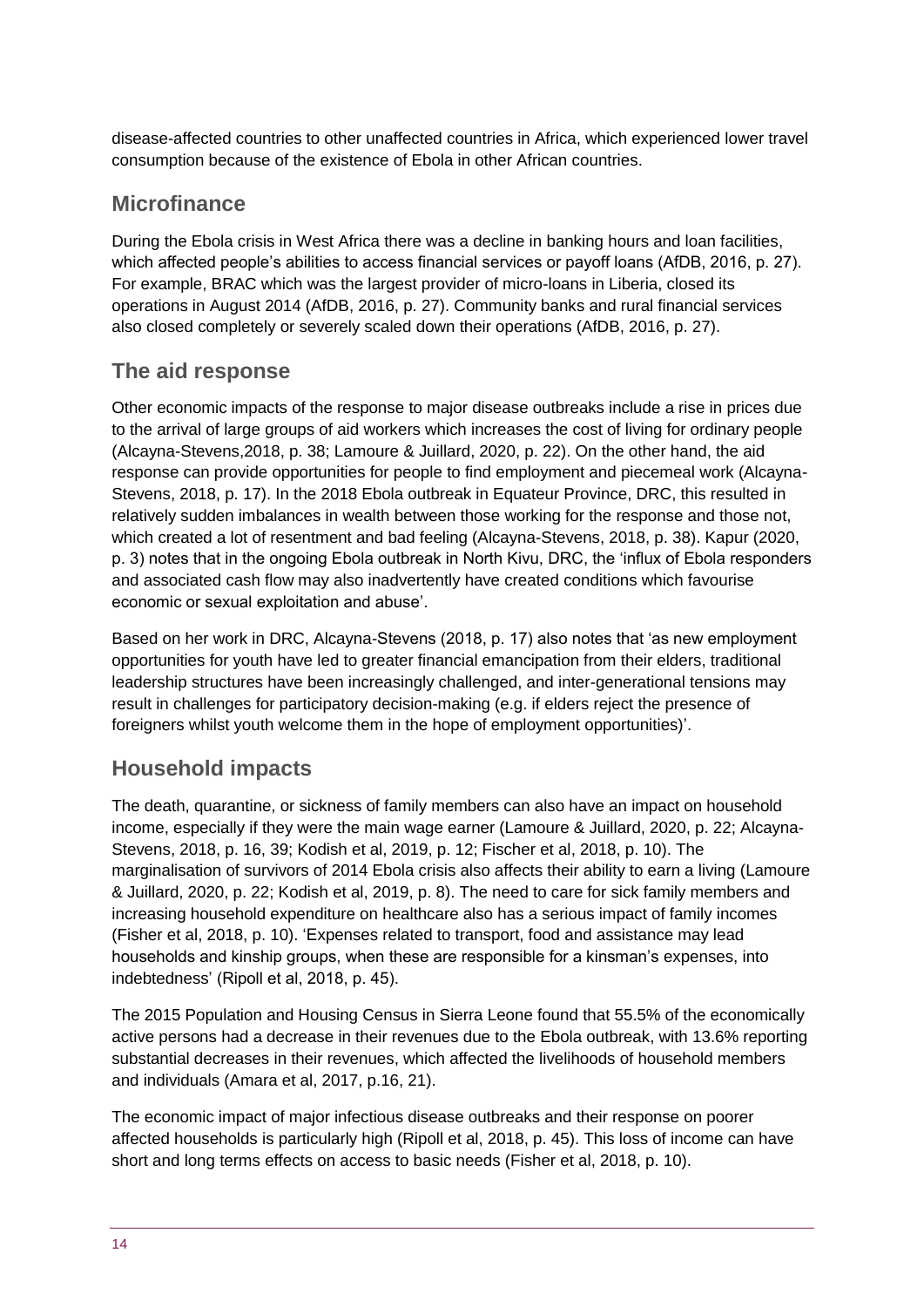Strategies to cope with the Ebola crisis in Sierra Leone included 'the sale of productive assets such as land, buildings, livestock and seed rice' which reduced future income opportunities (Amara et al, 2017, p. 24). The use of financial savings to cope increased vulnerability to future shocks, while reduced consumption of food was detrimental to physical well-being (Amara et al, 2017, p. 24). Research in Sierra Leone found that some young women engaged in more transactional sex during the Ebola crisis (Bandiera et al, 2018, p. 5).

#### **Poverty**

People living in poverty have limited means to cope with the shocks posed by major infectious disease outbreaks (de al Fuente et al, 2019, p. 2). de al Fuente et al (2019, p. 19) found that in Liberia 'per capita food consumption and, to a somewhat lesser extent, per capita total consumption fell by more between 2014 and 2016 in areas with higher [Ebola] prevalence, indicating that households did not have the means to completely self-insure against this (income) shock'. 'Rural poverty increased from 70% in the first half of 2014 (just before the Ebola crisis) to 82% in the first half of 2016 following the Ebola crisis' (de al Fuente et al, 2019, p. 19). Social protection schemes which may be a fundamental element in the livelihoods of the most vulnerable can also be interrupted as a result of shifting resources or lack of capacity (Amara et al, 2017, p. 7).

# <span id="page-14-0"></span>**5. Health impacts**

The direct health impacts of major disease outbreaks can be catastrophic and the 'indirect health impacts of pandemics can increase morbidity and mortality further' (Madhav et al, 2018, p. 323). Heath systems need time to return to normal (Ripoll et al, 2018, p. 46).

#### **Health system**

Major disease outbreaks can have a significant impact on health systems in affected countries, especially ones which are already fragile prior to the outbreak (Lamoure & Juillard, 2020, p. 23; Quaglio et al, 2019, p. 1). The diversion or depletion of funds, resources, and personnel used to provide routine care is one of the drivers of indirect health impacts (Madhav et al, 2018, p. 323; UNDP, 2014, p. 39). This redirection of funding includes donor funding, including for things like vaccination campaigns (UNDP, 2014, p. 38). The diversion of resources to respond to Ebola in places where the health system was already structurally poor, resulted in non-Ebola deaths as health centres were overwhelmed and lacked the capacity to treat regular health issues (e.g. diarrhoea, maternal health, HIV, tuberculosis vaccinations) (Lamoure & Juillard, 2020, p. 23; UNDP, 2014, p. vii).<sup>1</sup> The directives about not touching people also complicated the provision of healthcare (Lamoure & Juillard, 2020, p. 23). However, Amara et al (2017, p. 24) noted that the Ebola crisis in Sierra Leone led to improved hygiene across the country.

Decreased access to routine care as a result of an inability to travel, fear stopping people from going to healthcare facilities for routine healthcare, or other factors, is another driver of the indirect health impacts of major infectious disease outbreaks (Madhav et al, 2018, p. 323;

1

<sup>1</sup> Diversion of human resources in the health sector can extend beyond the affected country. For example, MSF diverted hundreds of staff from other MSF emergency projects worldwide during the first year of the West Africa Ebola outbreak (MSF, 2015, p. 4).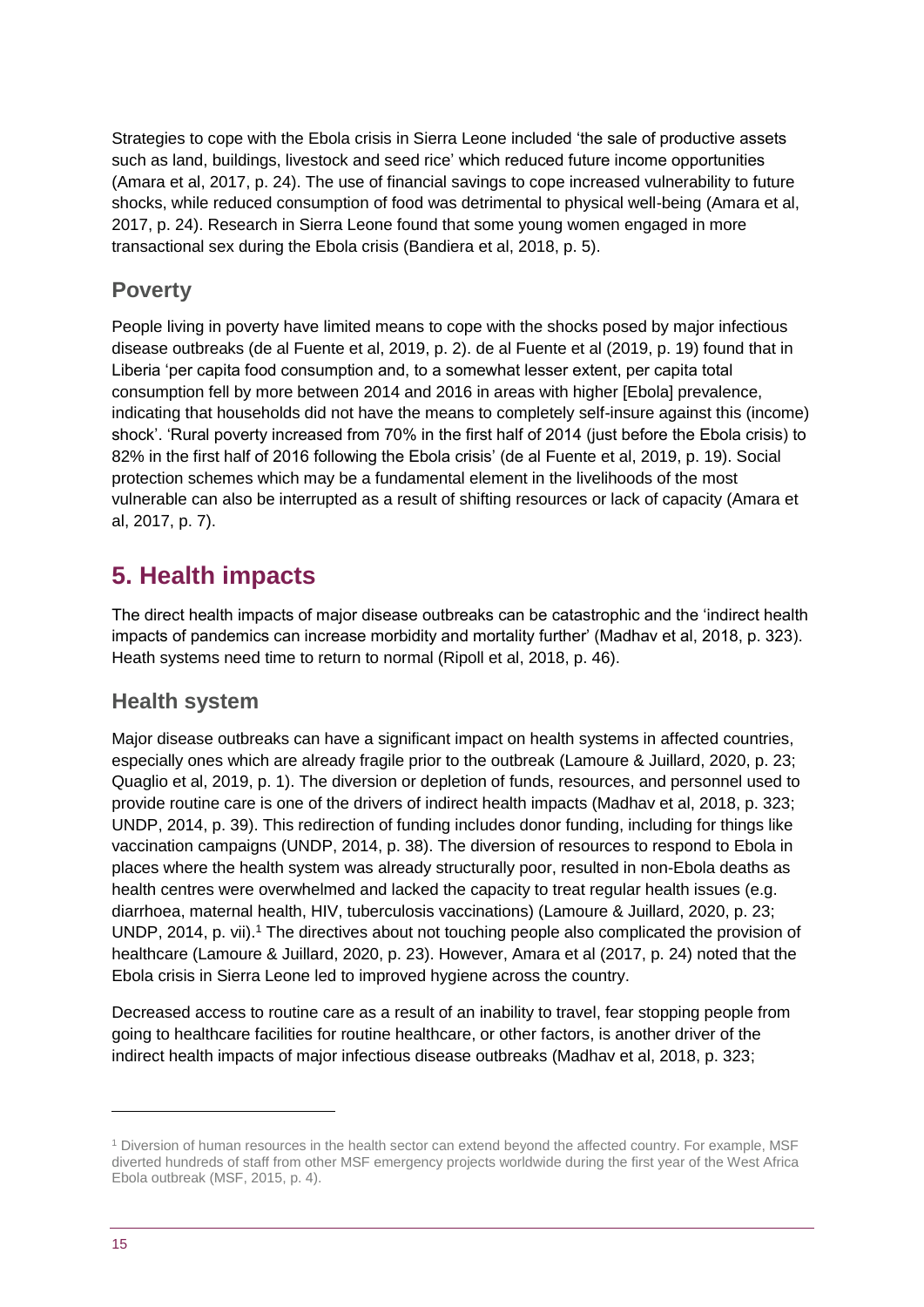Quaglio et al, 2019, p. 1; Kapur, 2020, p. 3; Amara et al, 2017, p. 24). The health care system can also be burdened by fear leading to an upsurge of the "worried well" seeking unnecessary care (Madhav et al, 2018, p. 323).

Trust in the national health system in Sierra Leone declined, leading to an overall reduction in the use of health services (Quaglio et al, 2019, p. 1). The Ebola outbreak in Liberia also exposed the 'wide mistrust of health workers and of health advice provided by public sources and NGOs', as a result of 'a culture that presumes gain and exploitation of other people's problems to make money' (Santos & Novelli, 2017, p. 11). Lack of trust of medical practitioners was also found in Guinea (Calnan et al, 2018, p. 407).

A study in Guinea of 45 public facilities during the 2014 Ebola outbreak found that there was a 31% decrease in outpatient visits for routine maternal and child health services (Madhav et al, 2018, p. 323). Hospitals saw a 60% decrease in visits for diarrhoea and a 58% decrease in visits for acute respiratory illness amongst children under five (Madhav et al, 2018, p. 323). Heath centres on the other hand saw a 25% decrease in visits for diarrhoea and a 25% decrease in visits for acute respiratory illness (Madhav et al, 2018, p. 323). During the outbreak in Sierra Leone, visits to public facilities for reproductive health fell by up to 40% (Madhav et al, 2018, p. 323). Infection control measures in Liberia meant that the total number of hospital beds decreased, and pregnant women were turned away from 'full facilities' (Ripoll et al, 2018, p. 18).

'Lack of routine care for malaria, HIV/AIDS, and tuberculosis led to an estimated 10,600 additional deaths in Guinea, Liberia, and Sierra Leone' during the 2014 Ebola crisis (Madhav et al, 2018, p. 323). There was also a 30% decrease in routine childhood vaccinations (Madhav et al, 2018, p. 323). During the 2009 H1N1 influenza pandemic, 'a greater surge in hospital admissions for influenza and pneumonia was associated with statistically significant increases in deaths attributable to acute myocardial infarction and stroke' (Madhav et al, 2018, p. 323). However, it should be noted that it is difficult to distinguish which deaths are attributable to a pandemic, and which may be merely coincidental (Madhav et al, 2018, p. 323).

People who were especially affected by the impact of 2014 Ebola crisis on health systems included people with chronic and acute diseases, including infectious diseases, such as HIV and malaria, pregnant women, or people with more benign sicknesses (Lamoure & Juillard, 2020, p. 23).

#### **Healthcare workers**

The availability of healthcare workers and their ability to provide care decreases during major infectious disease outbreaks as a result of illness, deaths, and fear-driven absenteeism (Madhav et al, 2018, p. 323; Ripoll & Wilkinson, 2019, p. 24; Quaglio et al, 2019, p. 1). Healthcare workers were lost from the system during the 2014 Ebola crisis, which contributed to understaffing or closure of healthcare facilities, and has affected the health system long after the crisis has ended (Madhav et al, 2018, p. 323; Evans et al, 2015). Healthcare workers experienced high mortality rates (8% of doctors, nurses, and midwives died in Liberia, 7% in Sierra Leone, and 1% in Guinea) (Madhav et al, 2018, p. 324; Evans et al, 2015, p. 2). The risk Ebola posed to health workers also meant that some 'became afraid and left their posts or refused to take in patients with a fever or any other Ebola-like symptoms' (Lamoure & Juillard, 2020, p. 23). During a severe influenza pandemic, up to 40% of healthcare workers 'might be unable to report for duty because they are ill themselves, need to care for ill family members, need to care for children because of school closures, or are afraid' (Madhav et al, 2018, p. 324).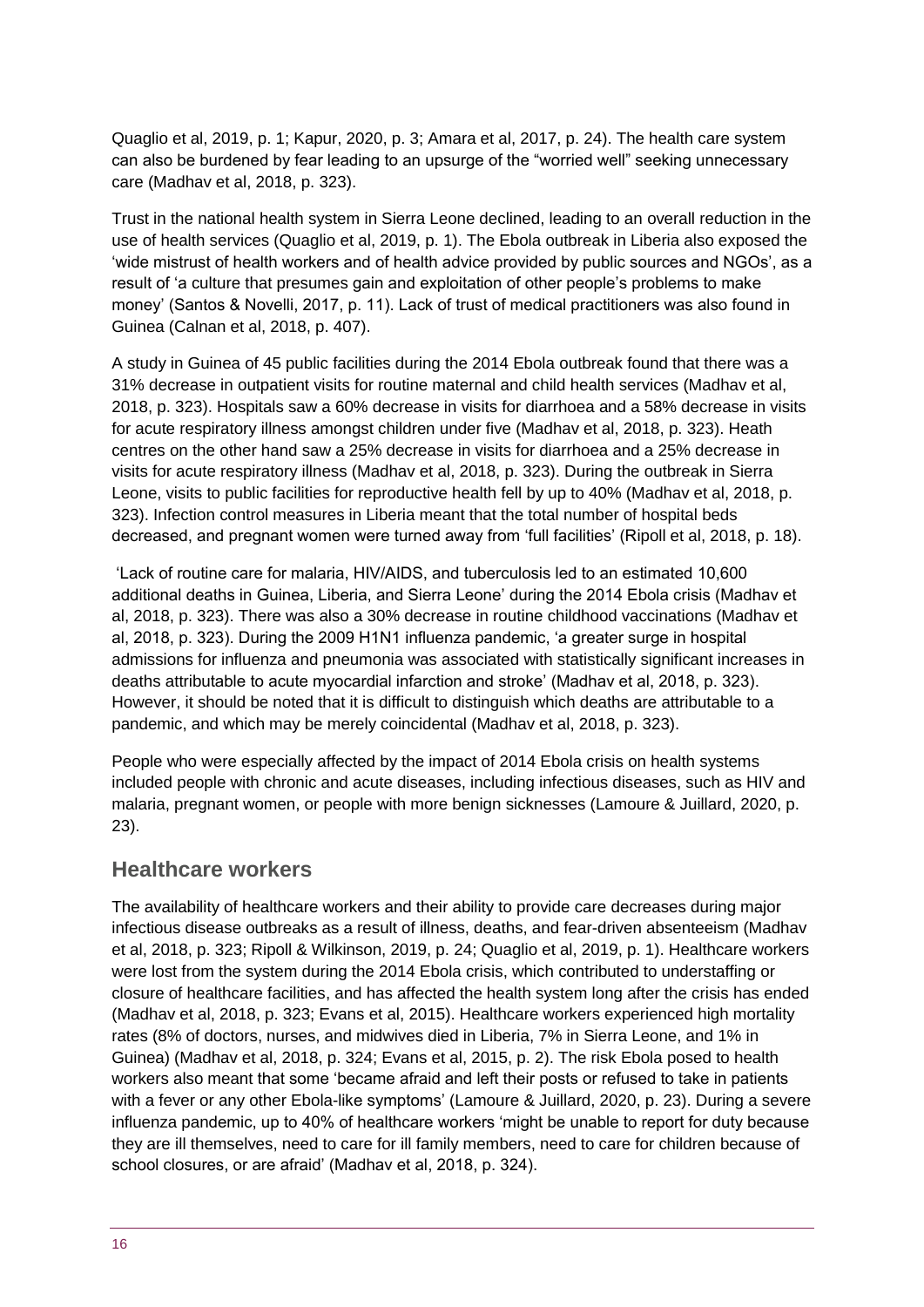During the 2018 Ebola outbreak in DRC, free healthcare was provided (Alcayna-Stevens, 2018, p. 34-35). This 'put the whole rural health system under strain' (Alcayna-Stevens, 2018, p. 35). Many rural nurses did not receive a regular state salary, or any salary at all and made their 'living by charging for consultations, or by making a small profit on the sale of medicines' (Alcayna-Stevens, 2018, p. 35). Although they were supposed to receive compensation for the lost income, many of the nurses interviewed by Alcayna-Stevens (2018, p. 35) were struggling to support themselves and afford their children's school fees. This contributed to community members' mocking and stigmatising them (Alcayna-Stevens, 2018, p. 35).

#### **Maternal and child health**

Some studies show that maternal and child health was negatively affected by the Ebola crisis (Delamou et al, 2017, p. e448; Quaglio et al, 2019, p. 6; AfDB, 2016, p. 11, 22, 27; Amara et al, 2017, p. 5). Delamou et al's (2017, p. e448) study in Guinea found that 'most maternal and child health indicators significantly declined' during the Ebola outbreak in 2014 and post-crisis levels had not recovered to their pre-outbreak levels. Estimates suggest that 30% of healthcare workers who died during the West Africa Ebola outbreak were maternal and child health care providers (Quaglio et al, 2019, p. 2; AfDB, 2016, p. 28). Services were also affected by the closure of notfor-profit hospitals (Quaglio et al, 2019, p. 7). Fear also prevented women and children from attending healthcare facilities (Amara et al, 2017, p. 5). Reduction in health service uptake differed across the different districts in Sierra Leone (Quaglio et al, 2019, p. 2). 'Districts such as Kambia, Port Loko and Bonthe showed large reductions in facility-based delivery (between 38% and 41%)', whereas Pujehun showed only a 5% decrease (Quaglio et al, 2019, p. 2). Research in Pujehun district in Sierra Leone by Quaglio et al (2019) found that the district's stronger health system and strengthened referral system, as well as being less affected by Ebola, meant that it was better able to maintain maternal and child heath services during and after the Ebola epidemic. After a dip in maternal and child health indicators and service uptake immediately after the onset of the outbreak, there was a levelling or increase during the Ebola and post-Ebola period (Quaglio et al, 2019, p. 6). This contrasts with other studies that showed a decline in maternal and child health services in the Ebola and post-Ebola periods (Delamou et al, 2017, p. e448; Quaglio et al, 2019, p. 6; AfDB, 2016, p. 27).

Different studies in Guinea suggested that maternal health care in the post-Ebola period was not showing signs of recovery (Delamou et al, 2017, p. e448; Quaglio et al, 2019, p. 7). In Liberia, on the other hand, there were significant positive trends for ante-natal care and institutional deliveries post-Ebola (Quaglio et al, 2019, p. 7).

#### **Mental health**

The chaos, fear and losses suffered during major disease outbreaks can result in increased mental health problems, including anxiety, depression and post-traumatic stress disorder (Lamoure & Juillard, 2020, p. 24; Santos & Novelli, 2017, p. 9; AfDB, 2016, p. 29; ACAPS, 2015, p. 7; Jalloh et al, 2018, p. 8). These mental health symptoms can persist years after the epidemic has ended (Jalloh et al, 2018, p. 8-9). Both survivors and those who have lost relatives may suffer as they have been through traumatic experiences and may face stigma (Lamoure & Juillard, 2020, p. 24; AfDB, 2016, p. 29). Control measures, such as isolation and quarantine, can lead to increased depression and anxiety (Fisher et al, 2018, p. 13-14; Campbell, 2017, p. 6; Jalloh et al, 2018, p. 8-9).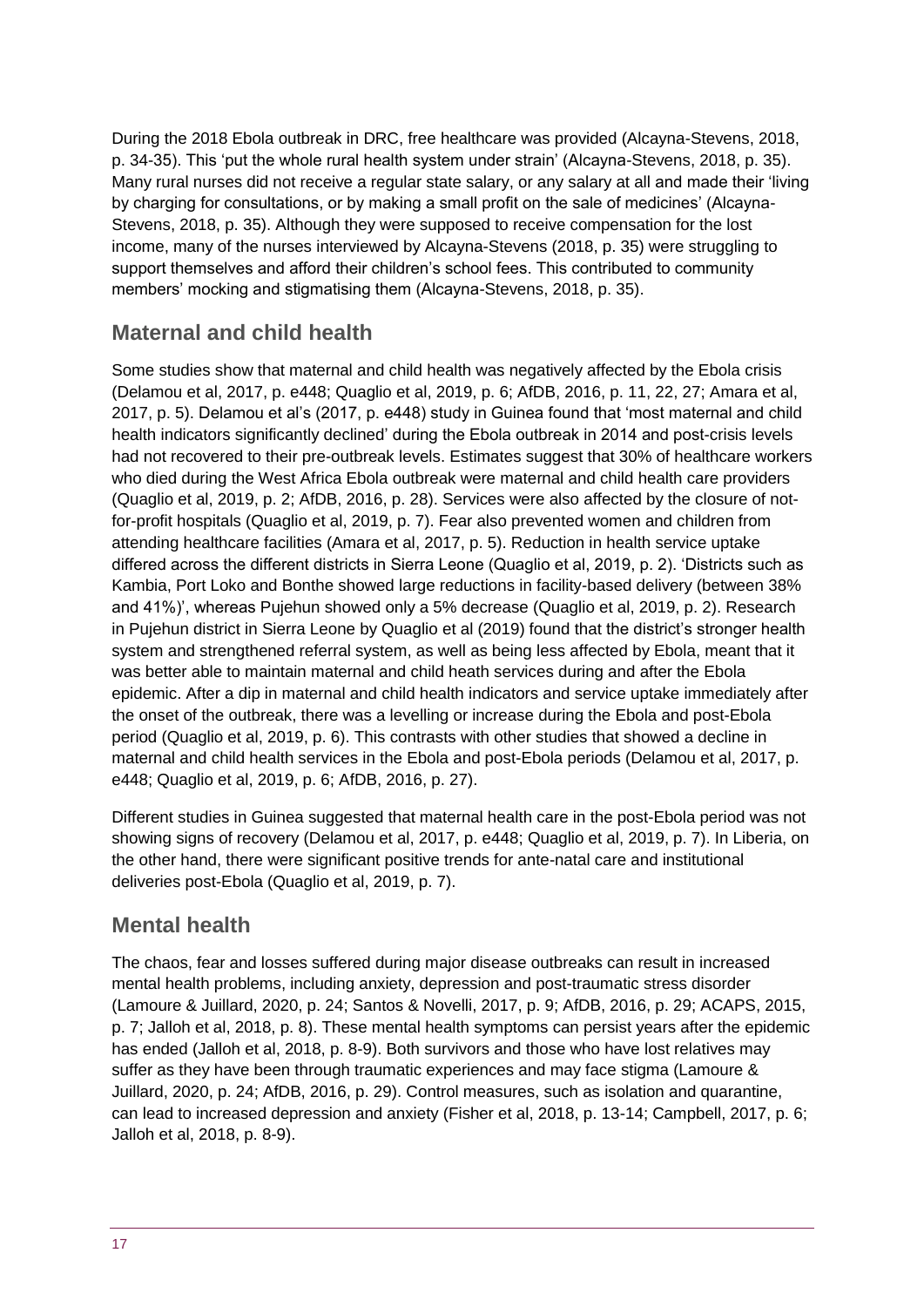In the case of Ebola, activities that were 'deeply social and psychologically meaningful, such as caring for the sick, or washing the corpses of loved ones before burial' were discouraged because they were most likely to transmit Ebola, which created elevated levels of distress and disorder (Ripoll et al, 2018, p. 19, 39; AfDB, 2016, p. 29-30). In addition, the change in burial practices needed to ensure safe burials, was distressing and 'can have a continuing and devastating impact on the everyday life and long-term mental health of affected communities' (Alcayna-Stevens, 2018, p. 34; Ripoll et al, 2018, p. 39). Mental health issues also arose as a result of the trauma of the disease, the trauma of losing family members, and the social stigmatisation experienced by many survivors (Alcayna-Stevens, 2018, p. 41; Calnan et al, 2018, p. 405-406). Formal and informal support for mental health was lacking (Calnan et al, 2018, p. 405).

#### **Nutrition**

Responses to major infectious disease outbreaks can disrupt livelihoods and food supplies, affecting people's ability to feed themselves. Movement restrictions and the 21-day quarantine In Sierra Leone contributed to disruptions across the food value chain, on par with that typically resulting from large natural disasters, that affected individual-,household-, and population-level nutritional status (Kodish et al, 2019, p. 1, 6; Campbell et al, 2017, p. 11; UNDG WCA, 2015, p. iv).

Little food production went on due to people not being able to go to their farms, not being able to harvest their farms, not being able to process food, and not being able to go to market (Kodish et al, 2019, p. 6). The closure of markets during the 2014 Ebola crisis in Liberia, meant that people did not know where to get their food from (Ripoll et al, 2018, p. 22). The lockdown meant that food became expensive and hard to get (Kodish et al, 2019, p. 7, 9; AfDB, 2016, p. 23). As the outbreak coincided with the planting season, there were great losses in harvests due to reduced manpower as people who were usually involved were too sick or quarantined (Kodish et al, 2019, p. 8). As agricultural activities were largely communal in nature, the quarantine was particularly difficult in rural areas (Kodish et al, 2019, p. 8). The quarantine also meant that the primary coping strategy in times of food shortages, inter-household food sharing, was not possible (Kodish et al, 2019, p. 8). In addition, organisations often shifted their focus from nutrition activities to response to the Ebola outbreak (Kodish et al, 2019, p. 10).

The scarcity of food meant that children and adults were eating fewer meals a day (Kodish et al, 2019, p. 11; AfDB, 2016, p. 23). Kodish et al's (2019, p. 15) study of nutrition in Sierra Leone, found that 'nutritional challenges were disproportionately felt by infants and young children–an already nutritionally vulnerable group'.

Research into the 2018 Ebola crisis in DRC found that nurses had noticed an 'alarming rise in the number of malnourished children' (Alcayna-Stevens, 2018, p. 38). This was attributed to neglect of their fields by those working on the response; lack of labour power amongst some families to work in the fields due to deaths or post-Ebola syndrome; self-isolation or fear keeping people away from their fields; higher wages of agricultural workers due to the effects of the response on the local economy; fear and stigma preventing people from selling their produce in other villages and traders no longer coming to them; and fear around bushmeat meaning that children no longer received an important source of protein (Alcayna-Stevens, 2018, p. 38-39; AfBD, 2016, p. 26).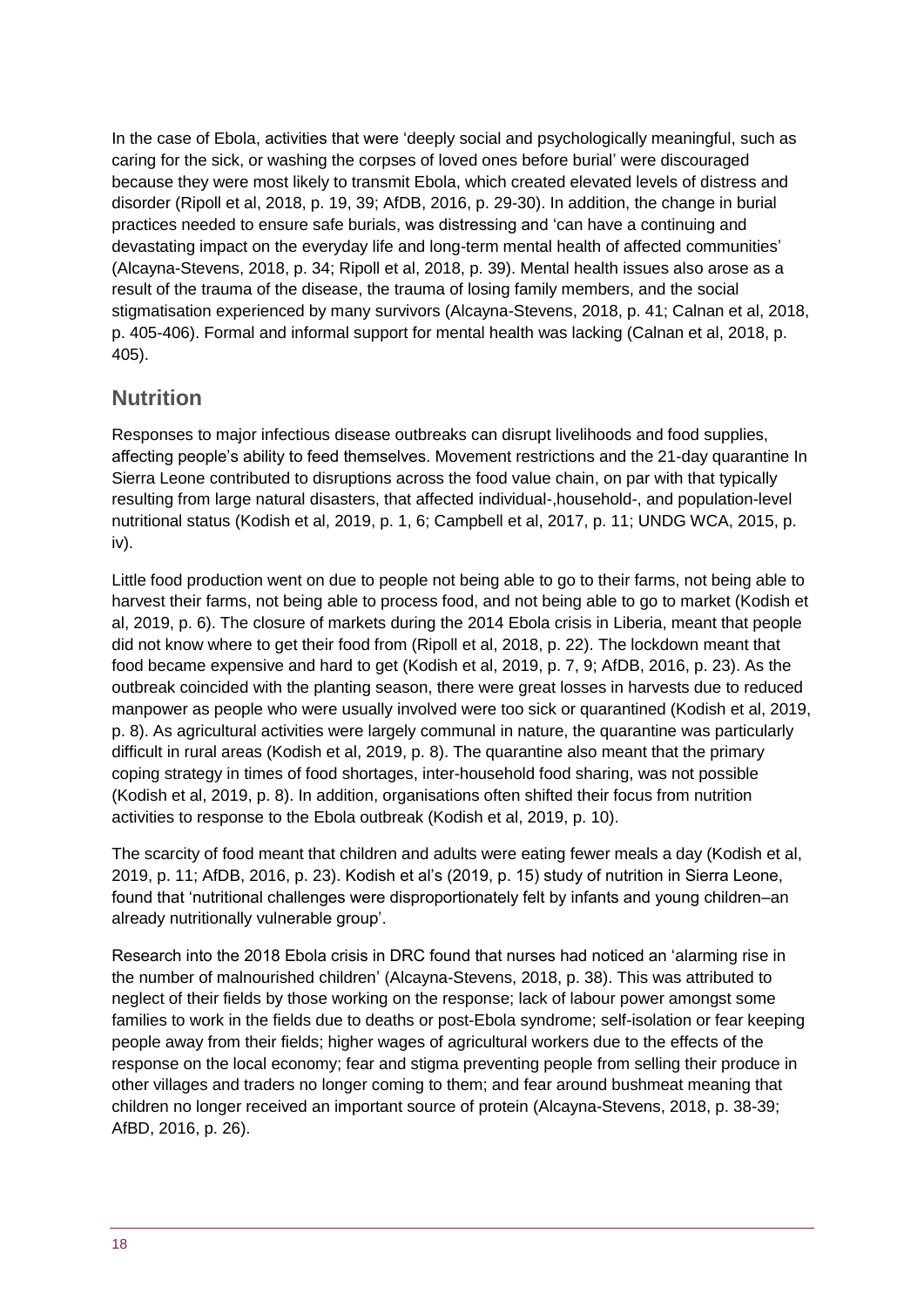#### **Waste**

Depending on the nature of the disease, large amounts of waste may be generated by the response (Campbell et al, 2017, p. 12). For example, during Ebola outbreaks, any clothing, bedding and other materials that comes in contact with infected people has to be disposed of (Campbell et al, 2017, p. 12). Quarantines can also generate a lot of waste as households may be unable to access their usual waste disposal methods (Campbell et al, 2017, p. 12). This can have health and sanitation implications.

# <span id="page-18-0"></span>**6. Political and security impacts**

## **Political instability**

Major infectious disease outbreaks can increase political stresses and tensions, especially in countries with weak institutions and legacies of political instability (Menzel, 2017, p. 12, 17, 44; Madhav et al, 2018, p. 316, 325; Alcayna-Stevens, 2018, p. 18; Ripoll & Wilkinson, 2018, p. 11; Ripoll et al, 2018, p. 8, 10). Historical research has looked at the effects of infectious diseases on societies and found they played a role in the 'expansion and collapse of various societies' (Menzel, 2017, p. 16-17; see also Gonzalez-Torres & Esposito, 2017, p. 7-8). Research focusing on more contemporary outbreaks has argued that 'high disease prevalence can increase the risk of violence and instability by undermining traditional coping mechanisms of households, impairing economic productivity, increasing the risk of food shortages, and leading to population age structures with large youth cohorts, all of which reinforce a country's propensity to turmoil', although 'the empirical link between infectious diseases, state capacity, and violence is less clear than often claimed' (Patrick, 2011 in Menzel, 2017, p. 17). Failure to protect its citizens against infectious disease outbreaks can undermine the state-citizen contract and undermine the state's legitimacy (Menzel, 2017, p. 18).

Some disease seems to have less effect on political stability than others, especially those which are chronically prevalent rather than short-term and acute, even if they generally result in greater morbidity, mortality, and long-term socio-economic erosion (tuberculous in comparison to types of influenza, for example) (Menzel, 2017, p. 11, 44-45). More virulent sub-types of influenza are seen to be especially detrimental to political stability, in comparison to other types of infectious diseases (Menzel, 2017, p. 45-46, 57). The 'greater the risk that a large proportion of the population falls ill and pre-maturely dies, the stronger the expected destabilising effect of the disease as the population's perceived (and real) risk increases' (Menzel, 2017, p. 44). In addition, 'diseases that are lacking clear scientific or medical knowledge and effective treatment options are also more prone to having a significant negative effect on political stability because the resulting sense of uncertainty and helplessness may act as destabilising' (Menzel, 2017, p. 44). Lack of clear, accurate communication can play a role in fuelling panic and fear (Menzel, 2017, p. 44). 'Perceptions that containment efforts undertaken by authorities are unsuccessful may further contribute to destabilisation' (Menzel, 2017, p. 45).

#### **Violent reactions to outbreak responses**

Outbreak responses, such as quarantines, can result in violence and tensions between states and citizens, especially if the response strategies are coercive or authoritarian, and there are 'weak institutional settings, with low trust, weak public health systems and state coercion that is perceived as illegitimate' (Madhav et al, 2018, p. 316; Ripoll et al, 2018, p. 24; Gonzalez-Torres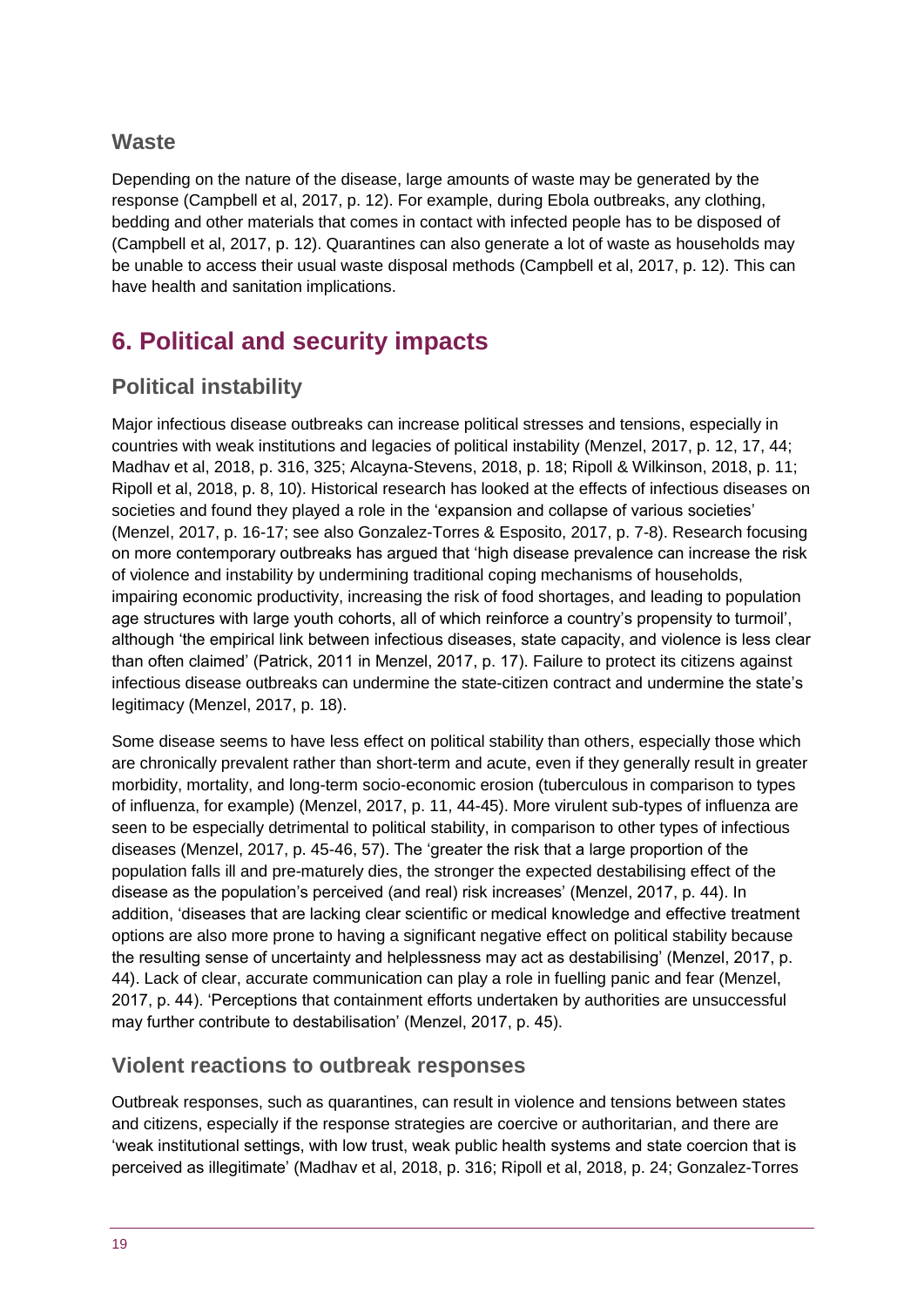& Esposito, 2017, p. 29, 47). During the 2014 Ebola crisis for example, responses to the outbreak such as quarantines and curfews were viewed with suspicion by segments of the public and opposition political leaders, which led to riots and violent clashes with security forces, as well as attacks on healthcare facilities and workers (Madhav et al, 2018, p. 325; Campbell et al, 2017, p. 8-9; Menzel, 2017, p. 12; Gonzalez-Torres & Esposito, 2017, p. 2). Gonzalez-Torres & Esposito (2017, p. 5, 25-26, 47) found that instances of Ebola increased the likelihood of localised subversive violence (attacks on institutional and medical authorities) in the next couple of weeks, especially in areas where trust was already low. The imposition of safe burial practises contributed to civil violence (Gonzalez-Torres & Esposito, 2017, p. 47). 'Military district quarantines have a large impact on increasing the likelihood of riots and protests, beyond the impact of new infections' (Gonzalez-Torres & Esposito, 2017, p. 5, 31). Civil violence was more likely in the early stages of the outbreak (Gonzalez-Torres & Esposito, 2017, p. 27, 31).

## **Politicisation of the situation**

The situation can also be politicised or used for political gain (Ripoll et al, 2018, p. 10-11, 29). The 2014 Ebola crisis also 'amplified political tensions in Guinea, Liberia, and Sierra Leone, with incumbent politicians accused of leveraging the crisis and disease control measures to cement political control and opposition figures accused of hampering disease response efforts' (Madhav et al, 2018, p. 325; see also Alcayna-Stevens, 2018, p. 18 in the 2018 DRC Ebola outbreak). These tensions did not lead to large-scale violence or instability but did complicate the public health response (Madhav et al, 2018, p. 325; Menzel, 2017, p. 47). In Liberia, latent political tensions among previously warring factions 'reemerged early in the epidemic and were linked with threats to health care workers as well as attacks on public health personnel and facilities' (Madhav et al 2018, p. 325). In Sierra Leone, 'quarantine in opposition dominated regions was delayed because of concerns that it would be seen as politically motivated' (Madhav et al, 2018, p. 325). Healthcare workers and other responders working on the Ebola crisis in North Kivu, DRC, have been received with suspicion and violence as Ebola is viewed as the latest 'weapon of war' in the ongoing civil war in the area (Ripoll et al, 2018, p. 11, 29).

#### **Decrease in trust**

Major disease outbreaks can also result in decreased trust in institutions (Gonzalez-Torres & Esposito, 2017, p. 5). The reaction to the Ebola crisis, for instance, also 'negatively affected Liberians' perceptions of their own government and public workers', and trust in Liberian institutions declined (Santos & Novelli, 2017, p. 9; Gatiso et al, 2018, p. 12-13). Gonzalez-Torres & Esposito (2017, p. 5, 39) found that 'two years after the outbreak there are lower levels of trust across measures compared to pre-epidemic levels', especially in areas that were hardest hit and amongst strong religious communities as behavioural adaptions impact on their cultural practices. Areas with lower levels of trust in leaders had higher rates of civil violence as a result of the epidemic (Gonzalez-Torres & Esposito, 2017, p. 36).

## **Political stability**

However, despite the governments' unpreparedness, the uncoordinated response, and the poor state of public healthcare systems playing a vital role in the outbreak in West Africa, 'politicians and national governments did not face political consequences as much of the blame was placed on the WHO and the international response' (Menzel, 2017, p. 47). In contrast to expectations that Ebola would have a significant destabilising effect, Menzel's (2017, p. 46, 59) quantitative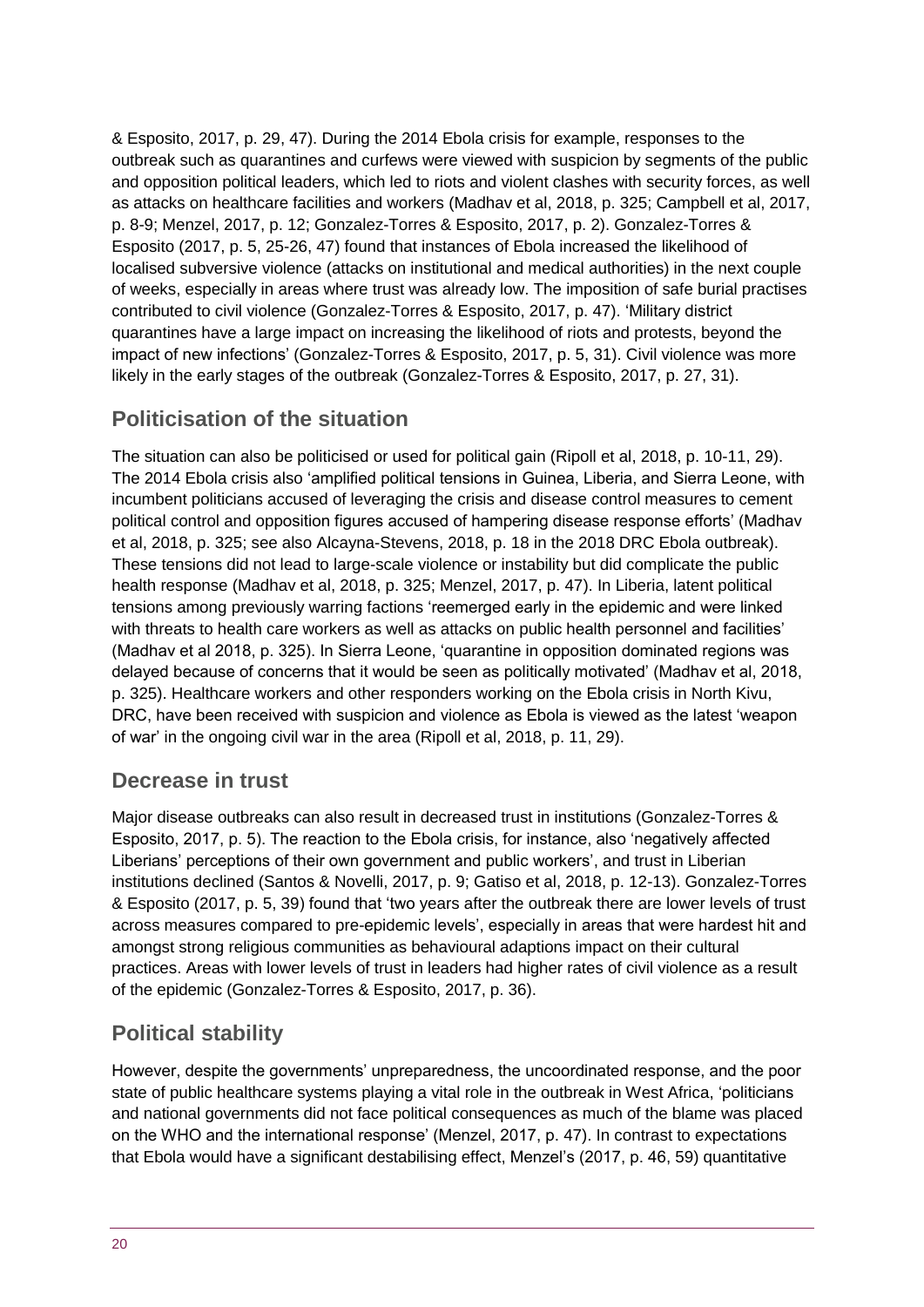data analysis even suggested that Ebola resulted positive effect on political stability, although she acknowledges that there may be flaws in the data or the statistical model. Some potential explanations for this positive correlation include that the crisis provided governments with the opportunity to prove themselves capable and strengthen confidence in them, that people united around the common threat of Ebola, or that international aid helped stabilise the situation (Menzel, 2017, p. 48).

#### **Security forces and armed groups**

There is also a risk that major disease outbreaks will have an impact on countries' ability to manage instability by affecting their security forces (Madhav et al, 2018, p. 325). A weakened security force can also 'amplify the risk of civil war and other forms of violent conflict' (Madhav et al, 2018, p. 325).

In addition, when outbreaks occur in conflict affected places such as North Kivu, the 'healthseeking practices of armed groups can increase insecurity and heighten the risk of transmission' (Ripoll et al, 2018, p. 34).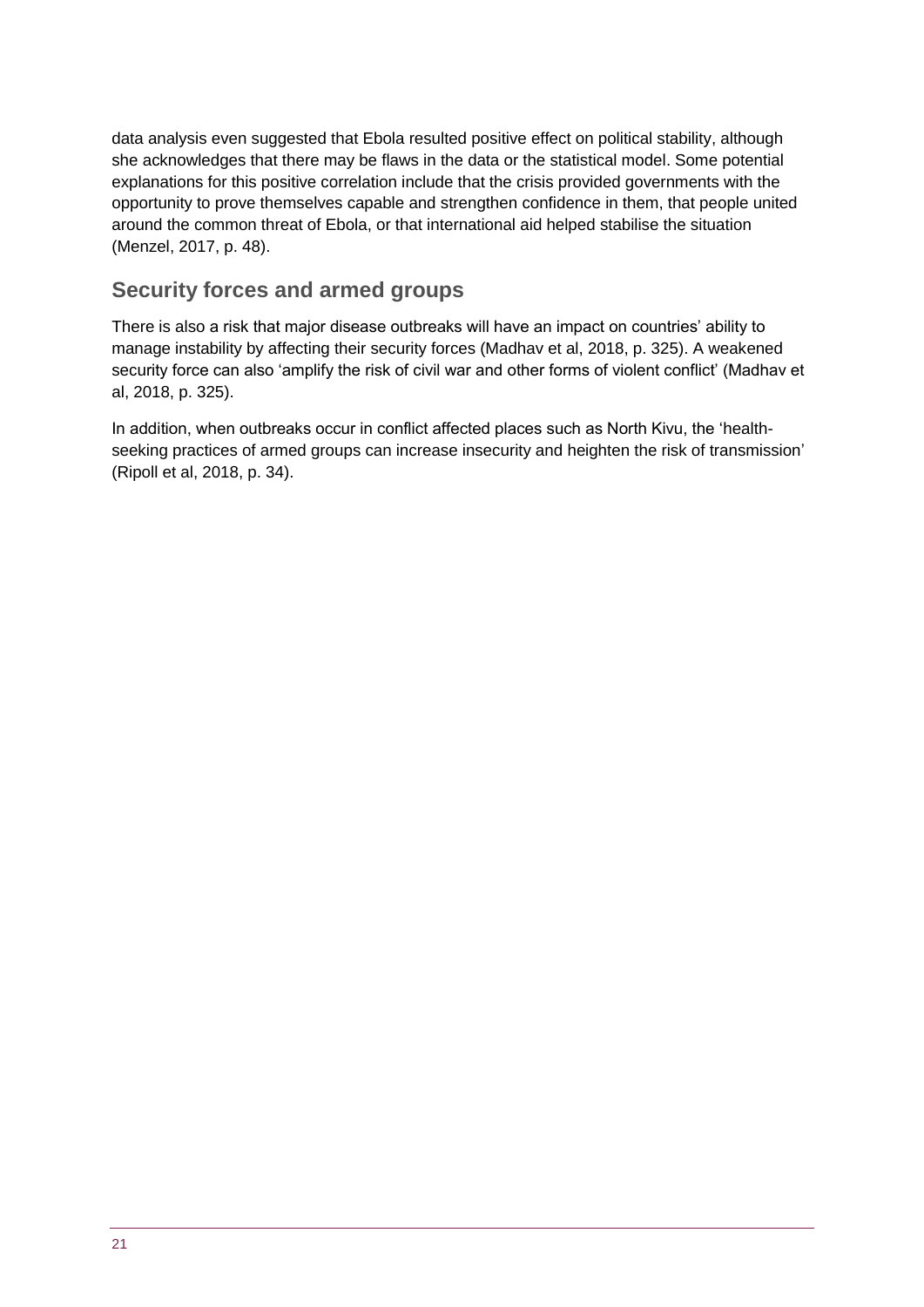# <span id="page-21-0"></span>**7. References**

ACAPS. (2015). *Ebola outbreak in West Africa - Challenges to the reintegration of affected groups into communities*. ACAPS.

[https://www.acaps.org/sites/acaps/files/products/files/p\\_challenges\\_to\\_the\\_reintegration\\_of\\_affe](https://www.acaps.org/sites/acaps/files/products/files/p_challenges_to_the_reintegration_of_affected_groups_into_communitie_nov_11_2015.pdf) [cted\\_groups\\_into\\_communitie\\_nov\\_11\\_2015.pdf](https://www.acaps.org/sites/acaps/files/products/files/p_challenges_to_the_reintegration_of_affected_groups_into_communitie_nov_11_2015.pdf)

African Development Bank (AfDB). (2016). *Women's Resilience: Integrating Gender in the Response to Ebola*. African Development Bank.

[https://reliefweb.int/sites/reliefweb.int/files/resources/AfDB\\_Women\\_s\\_Resilience\\_-](https://reliefweb.int/sites/reliefweb.int/files/resources/AfDB_Women_s_Resilience_-_Integrating_Gender_in_the_Response_to_Ebola.pdf) [\\_Integrating\\_Gender\\_in\\_the\\_Response\\_to\\_Ebola.pdf](https://reliefweb.int/sites/reliefweb.int/files/resources/AfDB_Women_s_Resilience_-_Integrating_Gender_in_the_Response_to_Ebola.pdf)

Agencies. (2014). US Peace Corps evacuates hundreds from west Africa over Ebola outbreak. *The Guardian*, 13.7.14. [https://www.theguardian.com/world/2014/jul/31/us-peace-corps](https://www.theguardian.com/world/2014/jul/31/us-peace-corps-evacuation-ebola-west-africa)[evacuation-ebola-west-africa](https://www.theguardian.com/world/2014/jul/31/us-peace-corps-evacuation-ebola-west-africa)

Alcayna-Stevens, L. (2018). *Planning For Post-Ebola - Lessons Learned From DR Congo's 9th Epidemic*. UNICEF.<https://opendocs.ids.ac.uk/opendocs/handle/20.500.12413/14450>

Amara, M.M., Tommy, F., & Kamara, A.H. (2017). *Sierra Leone 2015 Population and Housing Census - Thematic Report on socio-economic impact of the Ebola Virus Disease*. Statistics Sierra Leone.<https://sierraleone.unfpa.org/sites/default/files/pub-pdf/EVD%20report.pdf>

Bandiera, O., Buehren, N., Goldstein, M., Rasul, I., & Smurra, A. (2018). *The Economic Lives of Young Women in the Time of Ebola: Lessons from an Empowerment Program*. Africa Gender Innovation Lab. [https://www.povertyactionlab.org/sites/default/files/publications/The-Economic-](https://www.povertyactionlab.org/sites/default/files/publications/The-Economic-Lives-of-Young-Women_ELA_SL_Bandiera-et-al_Dec2018.pdf)[Lives-of-Young-Women\\_ELA\\_SL\\_Bandiera-et-al\\_Dec2018.pdf](https://www.povertyactionlab.org/sites/default/files/publications/The-Economic-Lives-of-Young-Women_ELA_SL_Bandiera-et-al_Dec2018.pdf)

Brahmbhatt, M., & Dutta, A. (2008). *On SARS Type Economic Effects during Infectious Disease Outbreaks* (Policy Research Working Paper 4466). The World Bank. <http://documents.worldbank.org/curated/en/101511468028867410/pdf/wps4466.pdf>

Bonwitt, J., Dawson, M., Kandeh, M., Ansumana, R., Sahr, F., Brown, H., & Kelly, A.H. (2018). Unintended consequences of the 'bushmeat ban' in West Africa during the 2013–2016 Ebola virus disease epidemic. *Social Science & Medicine*, 200, 166-173. <https://doi.org/10.1016/j.socscimed.2017.12.028>

Calnan, M., Gadsby, E.W., Kondé, M.K., Diallo, A., & Rossman, J.S. (2018). The Response to and Impact of the Ebola Epidemic: Towards an Agenda for Interdisciplinary Research. *International Journal of Health Policy and Management*, 7:5, 402-411. <https://doi.org/10.15171/ijhpm.2017.104>

Campbell, L., Adan, C., & Morgado, M. (2017). *Learning from the Ebola Response in cities - Responding in the context of quarantine*. ALNAP. [https://www.alnap.org/help-library/learning](https://www.alnap.org/help-library/learning-from-the-ebola-response-in-cities-responding-in-the-context-of-urban)[from-the-ebola-response-in-cities-responding-in-the-context-of-urban](https://www.alnap.org/help-library/learning-from-the-ebola-response-in-cities-responding-in-the-context-of-urban)

Campbell, V.A., Gilyard, J.A., Sinclair, L., Sternberg, T., & Kailes, J.I. (2009). Preparing for and Responding to Pandemic Influenza: Implications for People With Disabilities. *American Journal of Public Health*, 99:2, s294-s300. <https://doi.org/10.2105/AJPH.2009.162677>

de al Fuente, A., Jacoby, H.G., Lawin, K.G. (2019). *Impact of the West African Ebola Epidemic on Agricultural Production and Rural Welfare - Evidence from Liberia* (Policy Research Working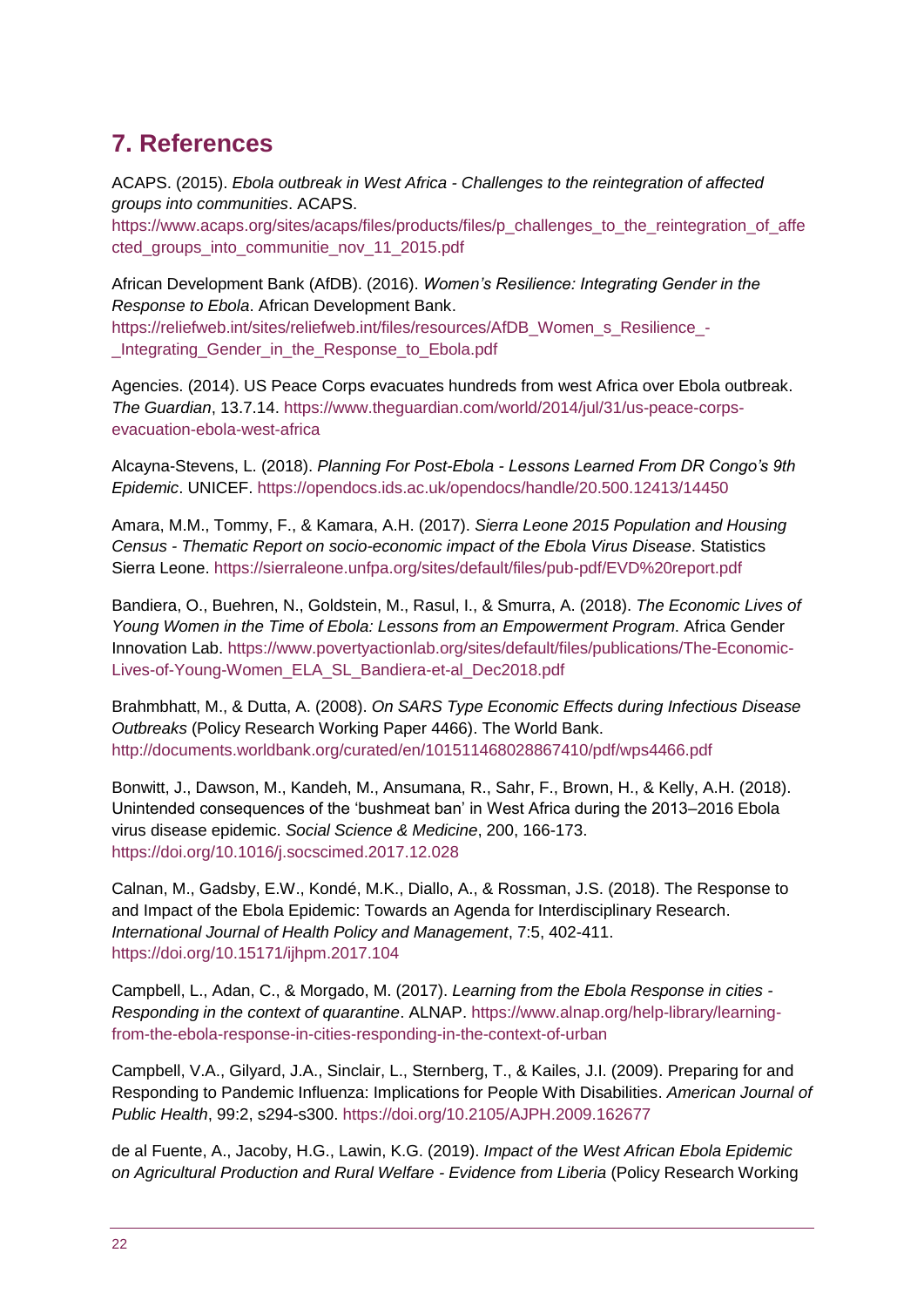Paper 8880). World Bank Group.

[http://documents.worldbank.org/curated/en/423511560254844269/pdf/Impact-of-the-West-](http://documents.worldbank.org/curated/en/423511560254844269/pdf/Impact-of-the-West-African-Ebola-Epidemic-on-Agricultural-Production-and-Rural-Welfare-Evidence-from-Liberia.pdf)[African-Ebola-Epidemic-on-Agricultural-Production-and-Rural-Welfare-Evidence-from-Liberia.pdf](http://documents.worldbank.org/curated/en/423511560254844269/pdf/Impact-of-the-West-African-Ebola-Epidemic-on-Agricultural-Production-and-Rural-Welfare-Evidence-from-Liberia.pdf)

Delamou, A., El Ayadi, A.M., Sidibe, S., Delvaux, T., Camara, B.S., Sandouno, S.D., Beavogui, A.H., Rutherford, G.W., Okumura, J., Zhang, W-H., & De Brouwere, V. (2017). Effect of Ebola virus disease on maternal and child health services in Guinea: a retrospective observational cohort study. *Lancet Global Health*, 5, e448-e457. [http://dx.doi.org/10.1016/S2214-](http://dx.doi.org/10.1016/S2214-109X(17)30078-5) [109X\(17\)30078-5](http://dx.doi.org/10.1016/S2214-109X(17)30078-5)

Evans, D.K., Goldstein, M., & Popova, A. (2015). *The Next Wave of Deaths from Ebola? The Impact of Health Care Worker Mortality* (Policy Research Working Paper 7344). The World Bank. <http://documents.worldbank.org/curated/en/408701468189853698/pdf/WPS7344.pdf>

Fan, V.Y., Jamison, D.T., & Summers, L.H. (2018). The Loss from Pandemic Influenza Risk. In D.T. Jamison, H. Gelband, S. Horton, P. Jha, R. Laxminarayan, C.N. Mock, & R. Nugent. *Disease Control Priorities: Improving Health and Reducing Poverty* – 3rd edition. World Bank. <https://www.ncbi.nlm.nih.gov/books/NBK525291/>

Fisher, H-T., Elliot, L., & Bertrand, S.L. (2018). *Guidance Note: Protection of Children during Infectious Disease Outbreaks*. The Alliance for Child Protection in Humanitarian Action. [https://resourcecentre.savethechildren.net/node/13328/pdf/protection\\_of\\_children\\_during\\_infecti](https://resourcecentre.savethechildren.net/node/13328/pdf/protection_of_children_during_infectious_disease_outbreak_guidance_note.pdf) ous disease outbreak quidance note.pdf

Gatiso, T.T., Ordaz-Nèmeth, I., Grimes, T., Lormie, M., Tweh, C., Kühl, H.S., & Junker, J. (2018). The impact of the Ebola virus disease (EVD) epidemic on agricultural production and livelihoods in Liberia. *PLoS Neglected Tropical Diseases*, 12:8: e0006580, 1-17. <https://doi.org/10.1371/journal.pntd.0006580>

Gonzalez-Torres, A., & Esposito, E. (2017). *Epidemics and Conflict: Evidence from the Ebola outbreak in Western Africa*. European University Institute. [https://econ.tau.ac.il/sites/economy.tau.ac.il/files/media\\_server/Economics/PDF/seminars%2020](https://econ.tau.ac.il/sites/economy.tau.ac.il/files/media_server/Economics/PDF/seminars%202017-18/adagt_jmp_conflict.pdf) [17-18/adagt\\_jmp\\_conflict.pdf](https://econ.tau.ac.il/sites/economy.tau.ac.il/files/media_server/Economics/PDF/seminars%202017-18/adagt_jmp_conflict.pdf)

Jalloh, M.F., Li, W., Bunnell, R.E., et al. (2018), Impact of Ebola experiences and risk perceptions on mental health in Sierra Leone, July 2015. *BMJ Global Health*, 3:e000471, 1-11. <https://doi.org/10.1136/bmjgh-2017-000471>

Kapur, N. (2020). *Gender Analysis: Prevention and Response to Ebola Virus Disease in the Democratic Republic of Congo*. Care.

Kodish, S.R., Bio, F., Oemcke, R., Conteh, J., Beauliere, J.M., Pyne-Bailey, S., *et al*. (2019) A qualitative study to understand how Ebola Virus Disease affected nutrition in Sierra Leone—A food value-chain framework for improving future response strategies. *PLoS Neglected Tropical Diseases*,13:9: e0007645, 1-19.<https://doi.org/10.1371/journal.pntd.0007645>

Lamoure, G., & Juillard, H. (2020). *Ebola and Cholera Epidemics - An ALNAP Lessons Paper*. ALNAP.<https://www.alnap.org/help-library/ebola-and-cholera-epidemics-an-alnap-lessons-paper>

Madhav, N., Oppenheim, B., Gallivan, M., Nulembakani, P., Rubin, E., & Wolfe, N. (2018). Pandemics: Risks, Impacts, and Mitigation. In D.T. Jamison, H. Gelband, S. Horton, P. Jha, R. Laxminarayan, C.N. Mock, & R. Nugent. *Disease Control Priorities: Improving Health and*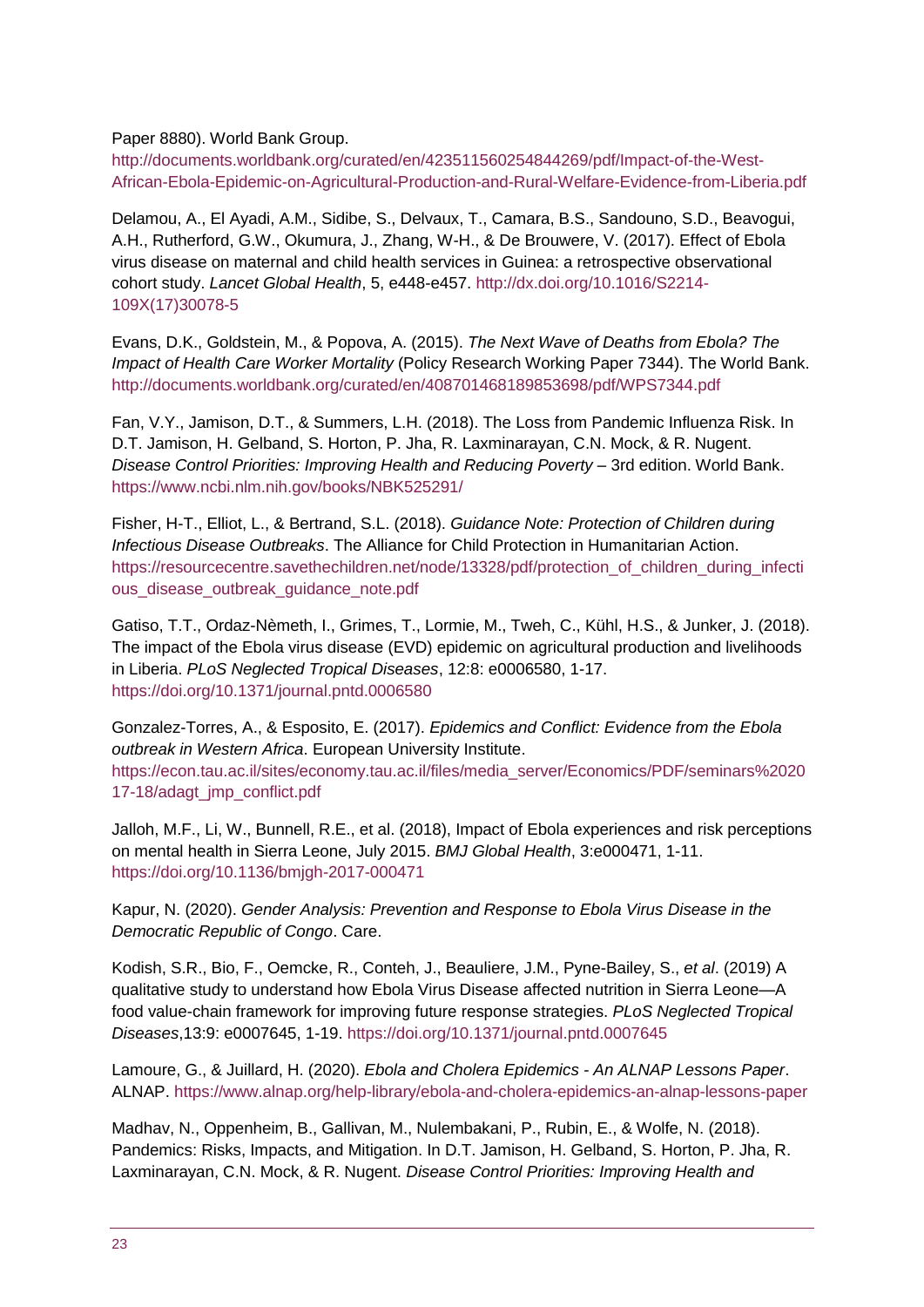Reducing Poverty - 3<sup>rd</sup> edition. World Bank. [http://dcp-](http://dcp-3.org/sites/default/files/chapters/DCP3%20Volume%209_Ch%2017.pdf)[3.org/sites/default/files/chapters/DCP3%20Volume%209\\_Ch%2017.pdf](http://dcp-3.org/sites/default/files/chapters/DCP3%20Volume%209_Ch%2017.pdf)

Maphanga, P.M., & Henama, U.S. (2019). The Tourism Impact of Ebola in Africa: Lessons on Crisis Management. *African Journal of Hospitality, Tourism and Leisure*, 8:3, 1-13. https://www.researchgate.net/publication/333745290 The Tourism Impact of Ebola in Africa Lessons on Crisis Management

Medecins Sans Frontieres (MSF). (2015). *Pushed to the Limit and Beyond – A year into the largest ever Ebola outbreak*. MSF. [https://www.msf.org.uk/sites/uk/files/ebola\\_](https://www.msf.org.uk/sites/uk/files/ebola_-_pushed_to_the_limit_and_beyond.pdf) pushed to the limit and beyond.pdf

Menzel, C. (2017). *The impact of outbreaks of infectious diseases on political stability: examining the examples of Ebola, tuberculosis and influenza*. Young Perspectives. Konrad Adenauer Stiftung & KACIRSS.

[https://www.kas.de/documents/252038/253252/7\\_dokument\\_dok\\_pdf\\_52294\\_1.pdf/95dc732e-](https://www.kas.de/documents/252038/253252/7_dokument_dok_pdf_52294_1.pdf/95dc732e-2eda-2698-b01f-7ac77d060499?version=1.0&t=1539647543906)[2eda-2698-b01f-7ac77d060499?version=1.0&t=1539647543906](https://www.kas.de/documents/252038/253252/7_dokument_dok_pdf_52294_1.pdf/95dc732e-2eda-2698-b01f-7ac77d060499?version=1.0&t=1539647543906)

Quaglio, G., Tognon, F., Finos, L., *et al*. (2019). Impact of Ebola outbreak on reproductive health services in a rural district of Sierra Leone: a prospective observational study. *BMJ Open*, 9: e029093, 1-9. <https://bmjopen.bmj.com/content/9/9/e029093>

Reilly, L., & Llorente, R.V. (2015). Organisational risk management in high-risk programmes: the non-medical response to the Ebola outbreak. *Humanitarian Exchange*, 64, 26-28. [https://odihpn.org/magazine/organisational-risk-management-in-high-risk-programmes-the-non](https://odihpn.org/magazine/organisational-risk-management-in-high-risk-programmes-the-non-medical-response-to-the-ebola-outbreak/)[medical-response-to-the-ebola-outbreak/](https://odihpn.org/magazine/organisational-risk-management-in-high-risk-programmes-the-non-medical-response-to-the-ebola-outbreak/)

Ripoll, S., & Wilkinson, A. (2019). *Social Science in Epidemics: Influenza and SARS lessons learned*. Social Science in Humanitarian Action.

[https://opendocs.ids.ac.uk/opendocs/bitstream/handle/20.500.12413/14326/SSHAP\\_Social\\_Scie](https://opendocs.ids.ac.uk/opendocs/bitstream/handle/20.500.12413/14326/SSHAP_Social_Science_Lessons_Learned_Influenza_and_SARS_Full_report.pdf?sequence=1&isAllowed=y) [nce\\_Lessons\\_Learned\\_Influenza\\_and\\_SARS\\_Full\\_report.pdf?sequence=1&isAllowed=y](https://opendocs.ids.ac.uk/opendocs/bitstream/handle/20.500.12413/14326/SSHAP_Social_Science_Lessons_Learned_Influenza_and_SARS_Full_report.pdf?sequence=1&isAllowed=y)

Ripoll, S., & Wilkinson, A. (2018). *Social Science in Epidemics: Cholera lessons learned*. Social Science in Humanitarian Action.

[https://opendocs.ids.ac.uk/opendocs/bitstream/handle/20.500.12413/14200/Final\\_Cholera\\_Socia](https://opendocs.ids.ac.uk/opendocs/bitstream/handle/20.500.12413/14200/Final_Cholera_Social_Science_Lessons_Learned_full%20report_pdf.pdf?sequence=1&isAllowed=y) [l\\_Science\\_Lessons\\_Learned\\_full%20report\\_pdf.pdf?sequence=1&isAllowed=y](https://opendocs.ids.ac.uk/opendocs/bitstream/handle/20.500.12413/14200/Final_Cholera_Social_Science_Lessons_Learned_full%20report_pdf.pdf?sequence=1&isAllowed=y)

Ripoll, S., Gercama, I., Jones, T., & Wilkinson, A. (2018). *Social Science in Epidemics: Ebola Virus Disease lessons learned*. Social Science in Humanitarian Action. [https://opendocs.ids.ac.uk/opendocs/bitstream/handle/20.500.12413/14160/Final\\_Ebola\\_lessons](https://opendocs.ids.ac.uk/opendocs/bitstream/handle/20.500.12413/14160/Final_Ebola_lessons_learned_full_report.pdf?sequence=204&isAllowed=y) learned full report.pdf?sequence=204&isAllowed=y

Rohwerder, B. (2014). *Impact and implications of the Ebola crisis* (GSDRC Helpdesk Research Report 1177). Birmingham, UK: GSDRC, University of Birmingham. <https://assets.publishing.service.gov.uk/media/57a089a540f0b649740001cc/hdq1177.pdf>

Santos, R., & Novelli, M. (2017). *The Effect of the Ebola Crisis on the Education System's Contribution to Post-Conflict Sustainable Peacebuilding in Liberia*. Centre for International Education, University of Sussex.

[https://educationanddevelopment.files.wordpress.com/2016/06/liberia](https://educationanddevelopment.files.wordpress.com/2016/06/liberia-report_march2017_lowres.pdf)[report\\_march2017\\_lowres.pdf](https://educationanddevelopment.files.wordpress.com/2016/06/liberia-report_march2017_lowres.pdf)